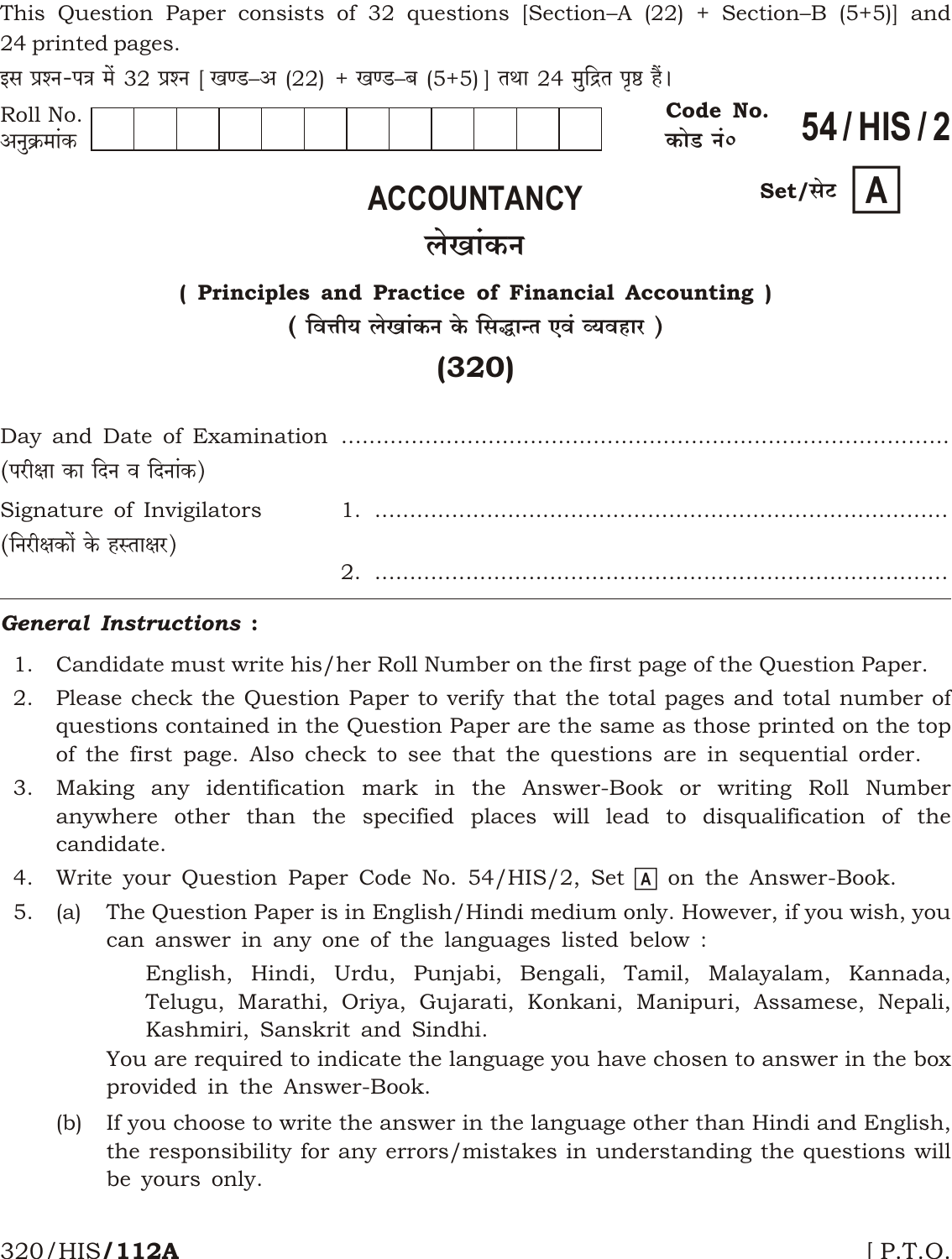## सामान्य अनुदेश :

- परीक्षार्थी प्रश्न-पत्र के पहले पृष्ठ पर अपना अनुक्रमांक अवश्य लिखें। 1.
- कृपया प्रश्न-पत्र को जाँच लें कि प्रश्न-पत्र के कुल पृष्ठों तथा प्रश्नों की उतनी ही संख्या है जितनी प्रथम पृष्ठ के सबसे 2. ऊपर छपी है। इस बात की जाँच भी कर लें कि प्रश्न क्रमिक रूप में हैं।
- उत्तर-पुस्तिका में पहचान-चिह्न बनाने अथवा निर्दिष्ट स्थानों के अतिरिक्त कहीं भी अनुक्रमांक लिखने पर परीक्षार्थी को 3. अयोग्य ठहराया जायेगा।
- अपनी उत्तर-पुस्तिका पर प्रश्न-पत्र का कोड नं० 54/HIS/2, सेट [A] लिखें। 4.
- (क) प्रश्न-पत्र केवल हिन्दी/अंग्रेजी में है। फिर भी, यदि आप चाहें तो नीचे दी गई किसी एक भाषा में उत्तर दे  $5.$ सकते हैं :

अंग्रेजी, हिन्दी, उर्दू, पंजाबी, बंगला, तमिल, मलयालम, कन्नड़, तेलुगू, मराठी, उड़िया, गुजराती, कोंकणी, मणिपरी, असमिया, नेपाली, कश्मीरी, संस्कृत और सिन्धी।

कृपया उत्तर-पुस्तिका में दिए गए बॉक्स में लिखें कि आप किस भाषा में उत्तर लिख रहे हैं।

(ख) यदि आप हिन्दी एवं अंग्रेजी के अतिरिक्त किसी अन्य भाषा में उत्तर लिखते हैं, तो प्रश्नों को समझने में होने वाली त्रटियों/गलतियों की जिम्मेदारी केवल आपकी होगी।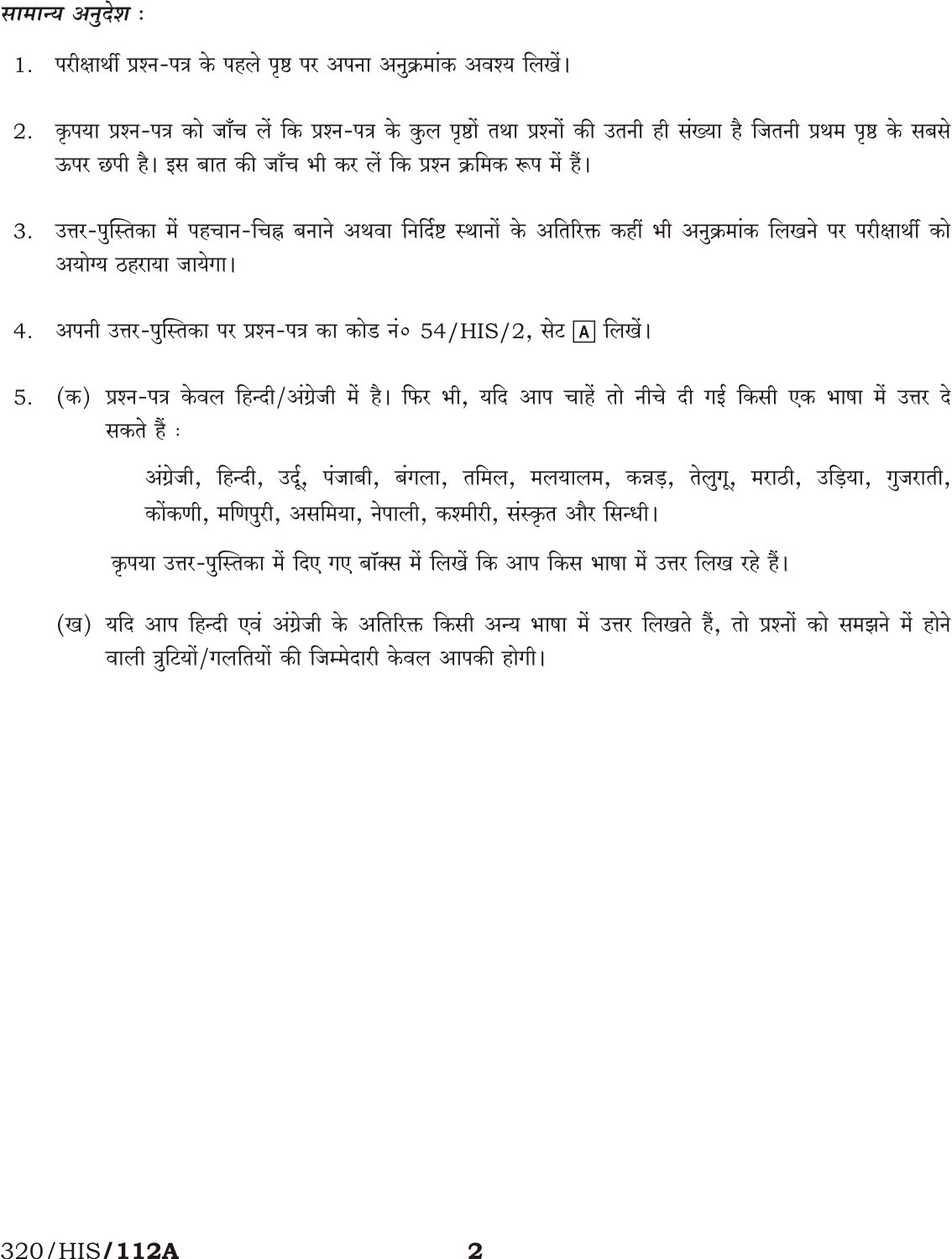# **ACCOUNTANCY**

## लेखांकन

## (Principles and Practice of Financial Accounting)

## ( वित्तीय लेखांकन के सिद्धान्त एवं व्यवहार )

# $(320)$

Time: 3 Hours |

समय : 3 घण्टे ]

[ Maximum Marks: 100 <u> ।</u> पर्णांक : 100

- Note:  $(i)$ This Question Paper has two Sections—Section 'A' and Section 'B'.
	- $(ii)$ Attempt all questions of Section 'A'. Section 'B' has two options. Candidates are required to attempt questions from one option only.
	- Each question from Question Nos.  $1$  to  $9$  has four alternatives-(A), (B), (C)  $(iii)$ and (D), out of which one is most appropriate. Choose the correct answer among the four alternatives and write it in your answer-book against the number of the question. No extra time is allotted for attempting multiple-choice questions.
- निर्देश : इस प्रश्न-पत्र में दो खण्ड हैं—खण्ड 'अ' एवं खण्ड 'ब'।  $(i)$ 
	- खण्ड 'अ' के **सभी** प्रश्नों को हल करना है। खण्ड 'ब' में **दो** विकल्प हैं। परीक्षार्थियों को केवल **एक**  $(ii)$ विकल्प के ही प्रश्नों के उत्तर देने हैं।
	- प्रश्न संख्या 1 से 9 तक के प्रत्येक प्रश्न में चार विकल्प—(A), (B), (C) तथा (D) हैं, जिनमें से एक  $(iii)$ उपयुक्त है। चारों विकल्पों में से सही उत्तर चुनें तथा अपनी उत्तर-पुस्तिका में प्रश्न संख्या के सामने उत्तर लिखें। बह-विकल्पी प्रश्नों के लिए अतिरिक्त समय नहीं दिया जाएगा।

## **SECTION-A**

## खण्ड-अ

1. Which of the following can be utilized for issue of bonus shares?

 $\mathbf{1}$ 

- General Reserve  $(A)$
- Capital Reserve  $(B)$
- (C) Secret Reserve
- $(D)$ Sinking Fund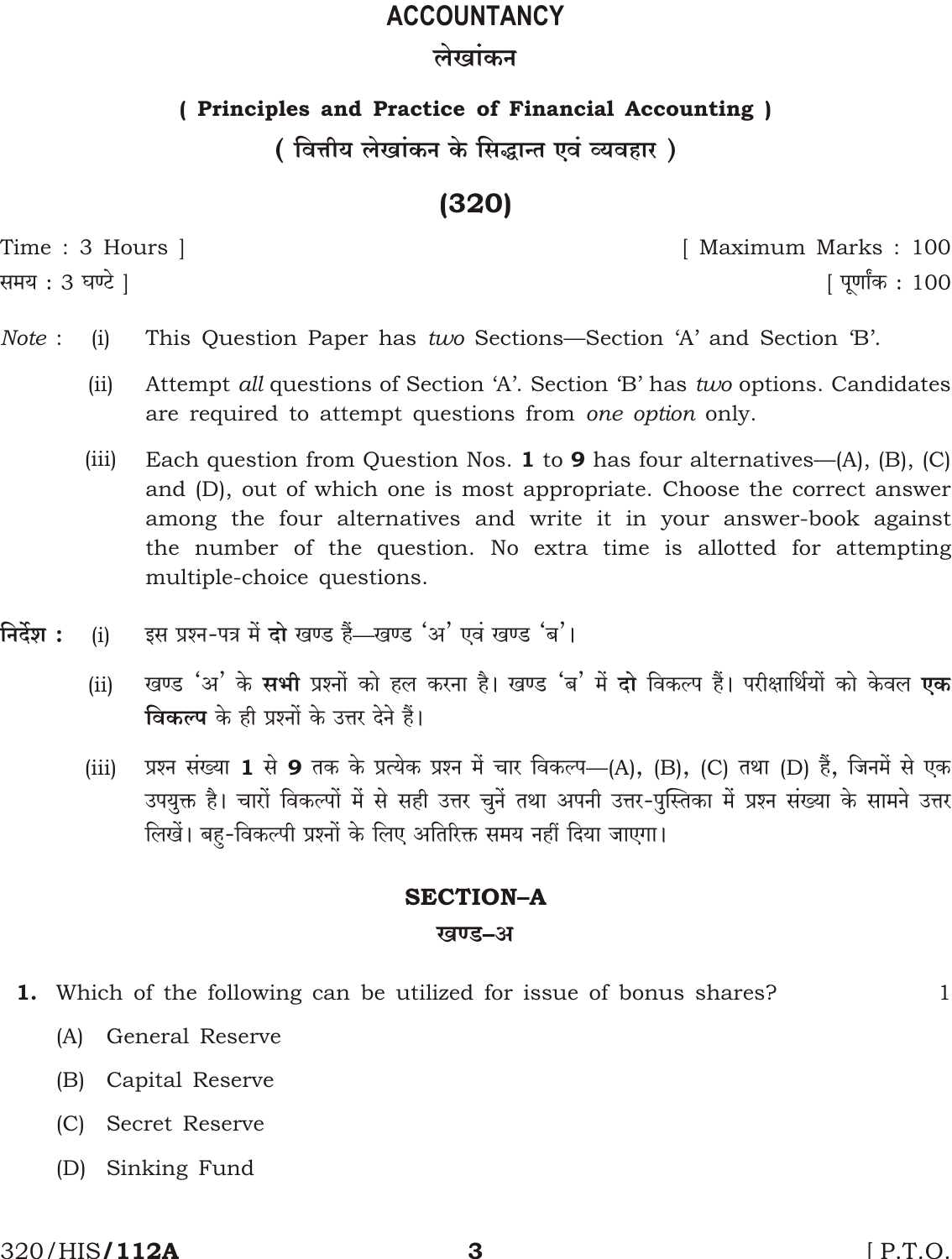बोनस अंशों के निर्गमन के लिए निम्न में से किसका उपयोग किया जा सकता है?

- (A) सामान्य संचय
- (B) पूँजीगत संचय
- (C) गुप्त संचय
- (D) संचय कोष

Which of the following is an example of Intangible Asset?  $2<sub>1</sub>$ 

- $(A)$ Machinery
- $(B)$ **Stock**
- (C) Goodwill
- (D) Bills Receivable
- निम्न में से कौन-सा अमूर्त सम्पत्ति का एक उदाहरण है?
- (A) मशीनरी
- (B) स्टॉक
- (C) ख्याति
- (D) प्राप्य विपत्र
- 3. According to the Companies Act, 2013, the maximum number of partners in a firm can be

 $\mathbf{1}$ 

 $\mathbf{1}$ 

- $(A)$ 10
- $(B)$ 20
- $(C)$ 50
- $(D)$ 100

कम्पनी अधिनियम, 2013 के अनुसार, एक फर्म में सदस्यों की अधिकतम संख्या हो सकती है

- $(A)$ 10
- $(B)$ 20
- $(C)$ 50
- 100  $(D)$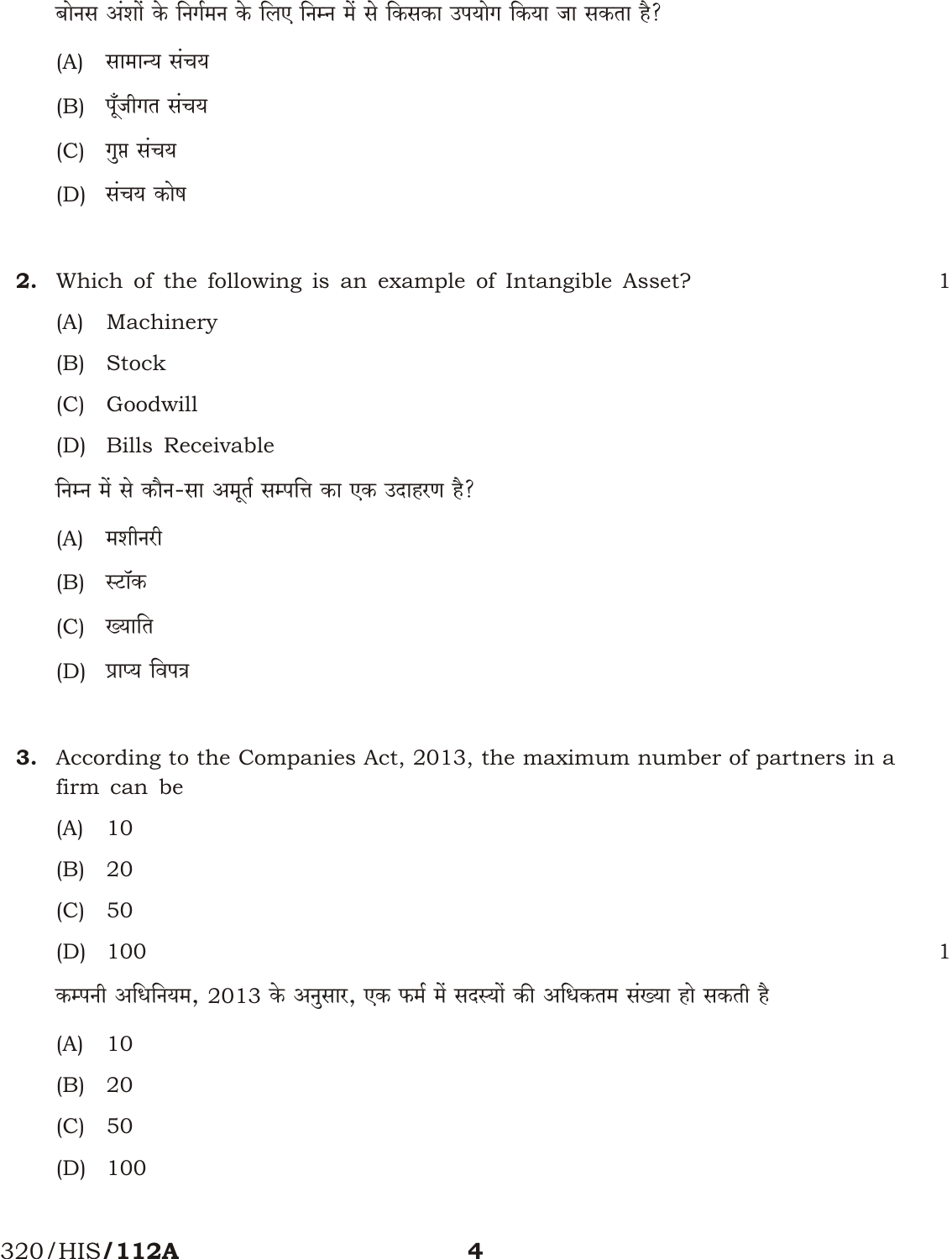- 4. On admission of a new partner in the firm, the profit on revaluation of assets and liabilities will be credited to old partners' Capital A/cs in their
	- $(A)$ sacrificing ratio
	- (B) old profit-sharing ratio
	- (C) new profit-sharing ratio
	- (D) gaining ratio

फर्म में नए साझेदार के प्रवेश पर सम्पत्तियों एवं देयताओं के पुनर्मूल्यांकन का लाभ पुराने साझेदारों के पूँजी खातों के जमा में जिस अनुपात में लिखा जाएगा, वह है

- (A) त्याग अनुपात
- (B) पुराना लाभ-आबंटन अनुपात
- (C) नया लाभ-आबंटन अनुपात
- (D) अधिलाभ अनुपात
- A and B are partners in a firm sharing profits in the ratio of 3 : 2. C is admitted 5. as a new partner for  $\frac{1}{5}$ th share in profits which he acquires  $\frac{1}{10}$ th from A and

 $\frac{1}{10}$ th from B. The sacrificing ratio of A and B will be

- $(A) 3:2$
- $(B) 2:3$
- $(C) \quad 1 : 1$
- $(D) 2 : 1$

A और B एक फर्म में साझेदार हैं और लाभ का आबंटन 3 : 2 के अनुपात में करते हैं। C को लाभ में  $\frac{1}{5}$  भाग के लिए नया साझेदार बनाया। उसने  $\frac{1}{10}$  भाग  $A$  से तथा  $\frac{1}{10}$  भाग  $B$  से लिया।  $A$  तथा  $B$  का त्याग अनुपात होगा

- $(A) 3:2$
- $(B) 2:3$
- $(C) \quad 1:1$
- $(D) 2 : 1$
- 6. In which of the following cases, court may order for the dissolution of a partnership firm?
	- $(A)$ When the business becomes unlawful
	- (B) When a partner dies
	- When a partner becomes of unsound mind  $(C)$
	- (D) When a partner retires

 $\mathbf{1}$ 

 $\mathbf{1}$ 

 $\mathbf{1}$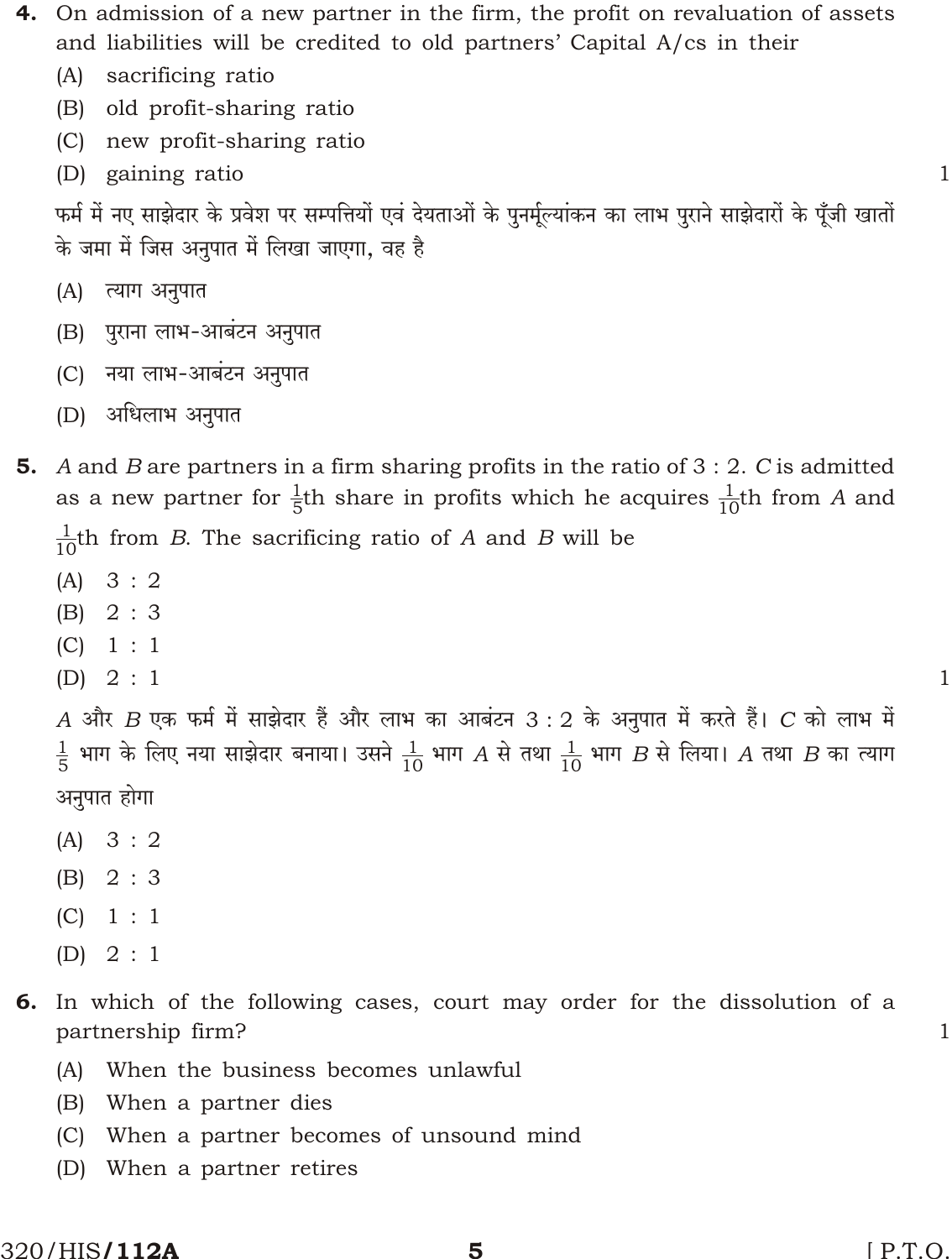निम्न स्थितियों में से किसमें न्यायालय साझेदारी फर्म के समापन का आदेश दे सकता है?

- जब व्यापार गैर-कानूनी हो जाए  $(A)$
- जब एक साझेदार की मृत्यु हो जाए  $(B)$
- (C) जब एक साझेदार मानसिक संतुलन खो बैठा हो
- (D) जब एक साझेदार ने अवकाश ग्रहण कर लिया हो

7. The minimum paid-up capital of a public company is

- $\bar{z}$  1 lakh  $(A)$
- $\bar{5}$  Jakh  $(B)$
- ₹10 lakh  $(C)$
- (D) ₹50 lakh

एक सार्वजनिक कम्पनी की न्यूनतम प्रदत्त पूँजी होती है

- $\bar{r}$  1 लाख  $(A)$
- $(B)$ *₹* 5 लाख
- $(C)$ रैँ 10 लाख
- $(D)$  ₹ 50 लाख

Which is not true about a public company? 8.

- The minimum number of members is seven  $(A)$
- $(B)$ Members cannot transfer their shares freely
- $(C)$ The liability of members is limited
- Its minimum paid-up capital is  $\bar{z}$  5 lakh  $(D)$

एक सार्वजनिक कम्पनी के सम्बन्ध में क्या सत्य नहीं है?

- (A) सदस्य संख्या कम-से-कम सात होती है
- सदस्य अपने अंशों का स्वतन्त्रता से हस्तान्तरण नहीं कर सकते  $(B)$
- (C) सदस्यों का दायित्व सीमित होता है
- (D) इसकी न्यूनतम प्रदत्त पूँजी ₹ 5 लाख होती है

 $\mathbf{1}$ 

 $\mathbf{1}$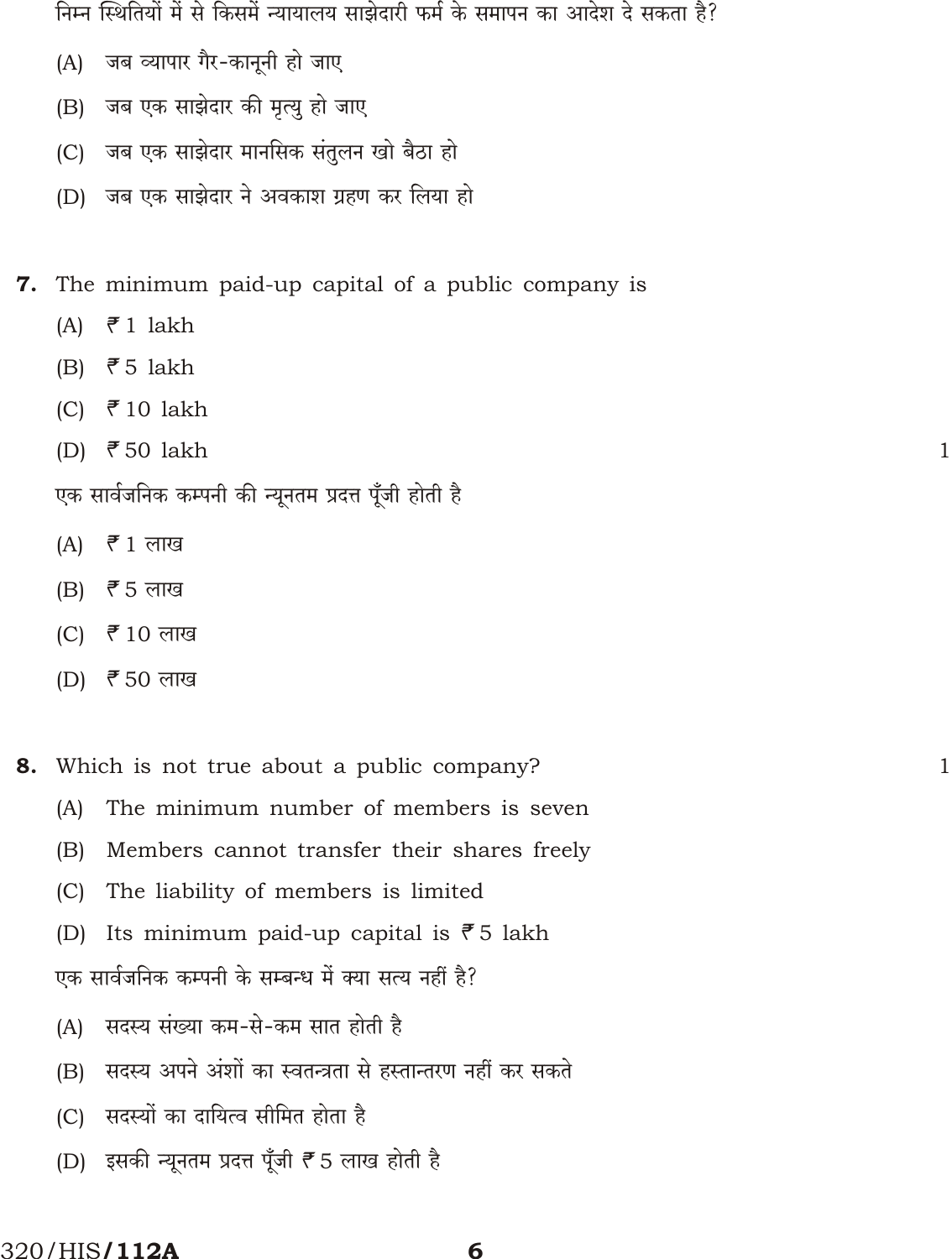- 500 shares of ₹10 each issued at a premium of ₹2 per share are forfeited for 9. non-payment of first call of ₹2 per share. Final call of ₹2 per share is not yet made. The Share Capital A/c will be debited by
	- $(A)$  ₹ 5,000
	- $(B)$ ₹ $6,000$
	- (C)  $\bar{\mathcal{F}}$  4,000
	- (D)  $\bar{\mathbf{z}}$  3,000

 $\bar{\mathcal{F}}$  10 प्रति के 500 अंशों को, जिनको  $\bar{\mathcal{F}}$  2 प्रति अंश प्रीमियम पर जारी किया गया था,  $\bar{\mathcal{F}}$  2 प्रति अंश प्रथम याचना राशि के भुगतान नहीं करने पर जब्त कर लिया गया। ₹2 प्रति अंश की अन्तिम याचना राशि अभी माँगी नहीं गई। अंश पुँजी खाते के नाम में लिखेंगे

- ₹ $5,000$  $(A)$
- $(B) \quad \overline{5}6,000$
- (C)  $\bar{\mathcal{F}}$  4,000
- (D) ₹ 3,000
- 10. List any three advantages of single-entry system. 3 एकल-प्रविष्टि प्रणाली के किन्हीं **तीन** लाभों को सुचीबद्ध कीजिए।
- 11. State the main features of Sinking Fund. संचय कोष की प्रमुख विशेषताओं का उल्लेख कीजिए।
	- From the following details, calculate the goodwill of a firm at 2 years' purchase 12. of its superprofit :

Capital Employed— $\bar{\mathcal{F}}$  2,00,000 Average profit— $\bar{\bar{\epsilon}}$ 36,000 Normal rate of profit-15%

नीचे दिए गए विवरण से अधिलाभ के 2 वर्षों के क्रय के आधार पर एक फर्म की ख्याति की गणना कीजिए :

विनियोजित पँजी- ? 2,00,000 औसत लाभ- ₹36,000 लाभ की सामान्य दर-15%

320/HIS**/112A** 

 $\mathbf{1}$ 

3

3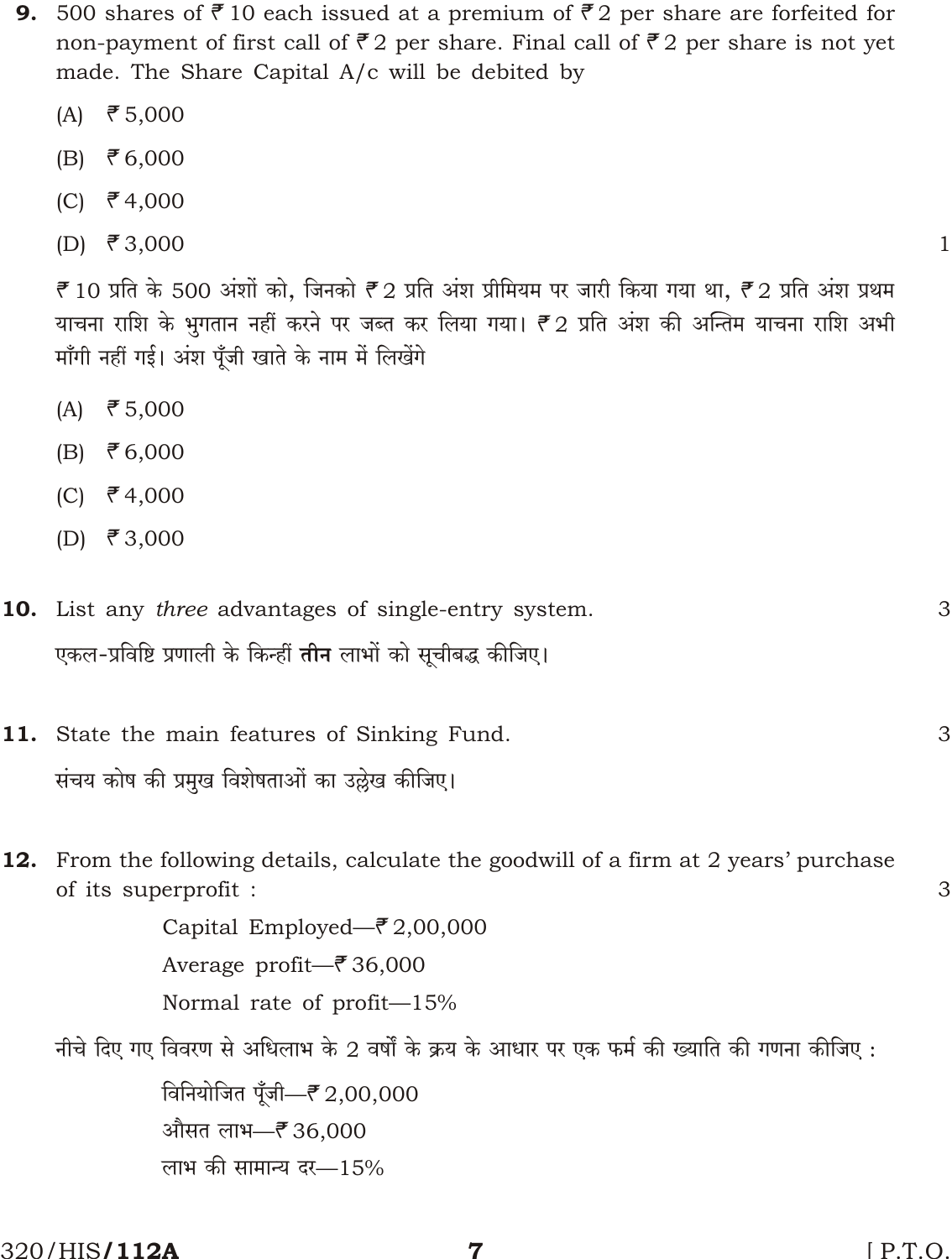13. From the following information of a trader, prepare Total Debtors A/c and find out the credit sales :

| 20,000 |
|--------|
| 32,000 |
| 24,000 |
| 18,000 |
| 84,000 |
| 62,000 |
| 2,000  |
| 4,000  |
| 3,500  |
|        |

एक व्यापारी के नीचे दिए गए विवरण से कुल देनदार खाता बनाइए और उधार विक्रय ज्ञात कीजिए :

| 1 जनवरी को देनदार                  | 20,000 |
|------------------------------------|--------|
| 31 दिसम्बर को देनदार               | 32,000 |
| 1 जनवरी को प्राप्य विपत्र          | 24,000 |
| 31 दिसम्बर को प्राप्य विपत्र       | 18,000 |
| देनदारों से नकद राशि प्राप्त की    | 84,000 |
| प्राप्य विपत्रों से भुगतान प्राप्त | 62,000 |
| डूबत ऋण अपलिखित किए गए             | 2,000  |
| विक्रय वापसी                       | 4,000  |
| अप्राप्य ऋणों के लिए प्रावधान      | 3,500  |
|                                    |        |

14. On 1st April, 2014, M. B. & Sons purchased two machines for ₹75,000 each. Depreciation was provided at the rate of 10% p.a. on diminishing-balance method. On 31st March, 2016, one machine was sold for  $\overline{5}5,000$ . On the same date, another machine was purchased for  $\bar{e}$ 80,000.

Show the Machinery A/c for 2014–15, 2015–16 and 2016–17. The accounting year ends on 31st March.

1 अप्रैल, 2014 को एम० बी० ऐन्ड सन्स ने ₹75,000 प्रत्येक की दो मशीनें खरीदीं। ह्रास 10% प्रतिवर्ष की दर से हासित शेष पद्धति से प्रावधानित किया गया। 31 मार्च, 2016 को एक मशीन को ₹55,000 में बेच दिया। उसी तिथि को ₹80.000 की एक और मशीन खरीदी गई।

 $2014-15$ ,  $2015-16$  तथा  $2016-17$  का मशीन खाता बनाइए। लेखांकन वर्ष 31 मार्च को समाप्त होता है।

5

5

 $\Rightarrow$ 

₹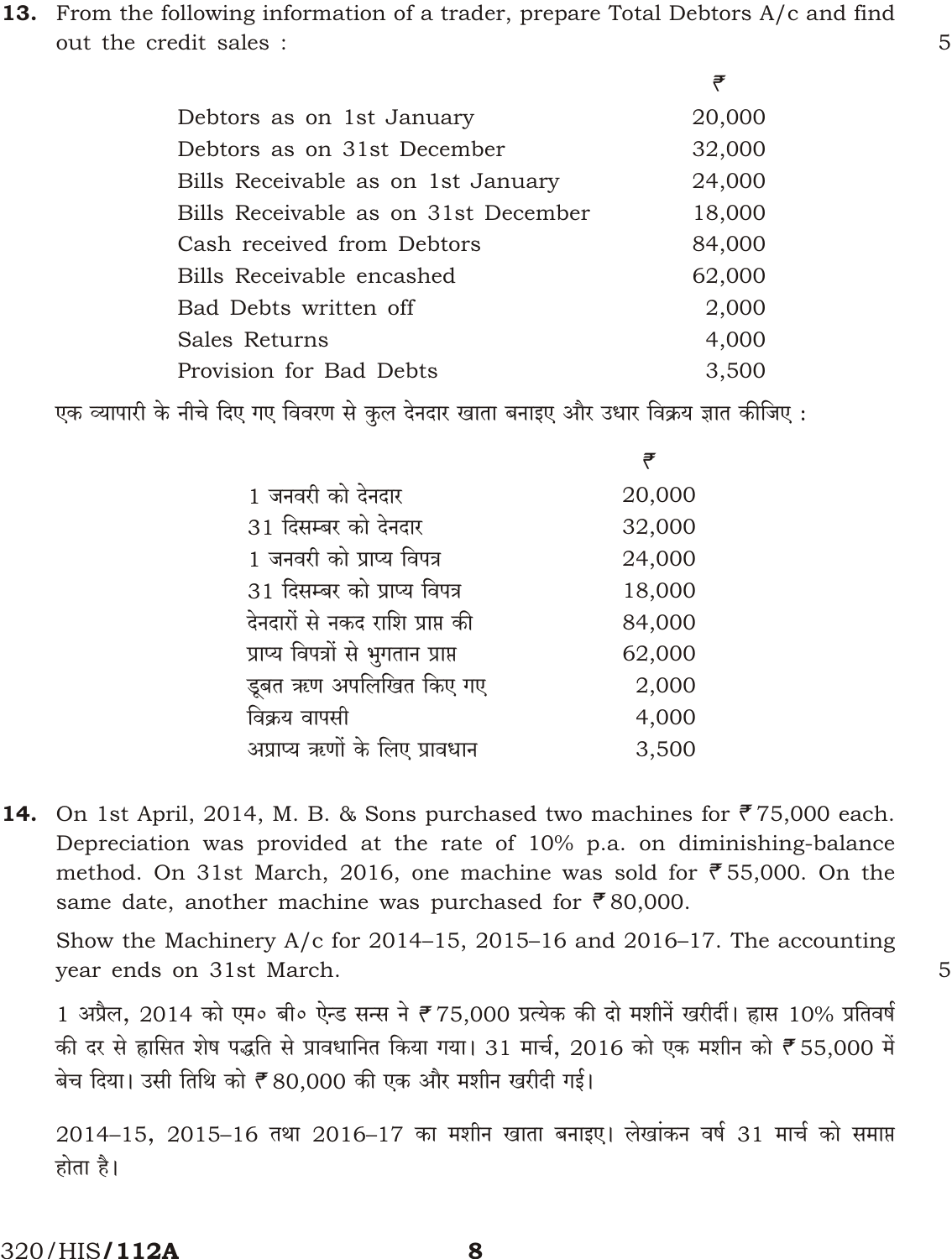अंशों के जब्त करने एवं उनके पुनःनिर्गमन की कम्पनी की पुस्तकों में रोज़नामचा प्रविष्टियाँ कीजिए।

## 15. List any *five* items which can be credited to the Capital  $A/c$  of the deceased partner.

मृत साझेदार के पूँजी खाते के जमा में लिखी जा सकने वाली किन्हीं **पाँच** मदों की सूची दीजिए।

16. Jairam and Parshuraman are partners in a firm sharing profits in the ratio of 3 : 1. With effect from 1st April, 2017, they agreed to share profits in the ratio of 2:1. For this purpose, the goodwill of the firm was valued at  $\bar{\mathcal{F}}$  1,20,000. There was a general reserve of  $\overline{e}$  40,000 in the books.

Pass necessary Journal Entries to give effect to the above arrangement.

जयराम और परशुरामन एक फर्म में साझेदार हैं और लाभ 3 : 1 के अनुपात में बाँटते हैं। वे 1 अप्रैल, 2017 से लाभ 2 : 1 के अनुपात में बाँटने पर सहमत हए। इस उद्देश्य के लिए फर्म की ख्याति का मूल्यांकन ₹ 1,20,000 किया गया। लेख पुस्तकों में ₹40,000 का सामान्य संचय था।

उपर्युक्त व्यवस्था को क्रियान्वित करने के लिए आवश्यक रोज़नामचा प्रविष्टियाँ कीजिए।

17. What is meant by Issue of Shares at Discount? State the conditions to be fulfilled for the issue of shares at discount under the Companies Act.

अंशों के बड़े पर निर्गमन से क्या अभिप्राय है? कम्पनी अधिनियम के अन्तर्गत अंशों के बड़े पर निर्गमन करने से सम्बन्धित शर्तों का उल्लेख कीजिए।

**18.** A company forfeited 150 shares of ₹20 each issued at a premium of ₹5 per share for non-payment of  $\bar{e}$  15 per share (including premium) on allotment and  $\bar{e}$  5 per share on first and final call. 100 of the forfeited shares were reissued at  $\bar{e}$  16 per share fully paid.

Give Journal Entries in the books of the company for forfeiture and reissue of shares.

एक कम्पनी ने ₹20 प्रति के 150 अंशों को जब्त कर लिया जिनको ₹5 प्रति अंश प्रीमियम पर जारी किया गया था और जिन पर ₹15 प्रति अंश (प्रीमियम सम्मिलित) आबंटन पर तथा ₹5 प्रति अंश प्रथम एवं अन्तिम याचना पर प्राप्त नहीं हुए। जब्त किए गए अंशों में से 100 अंशों को ₹16 प्रति अंश पूर्ण प्रदत्त

9

 $[$  P.T.O.

5

5

5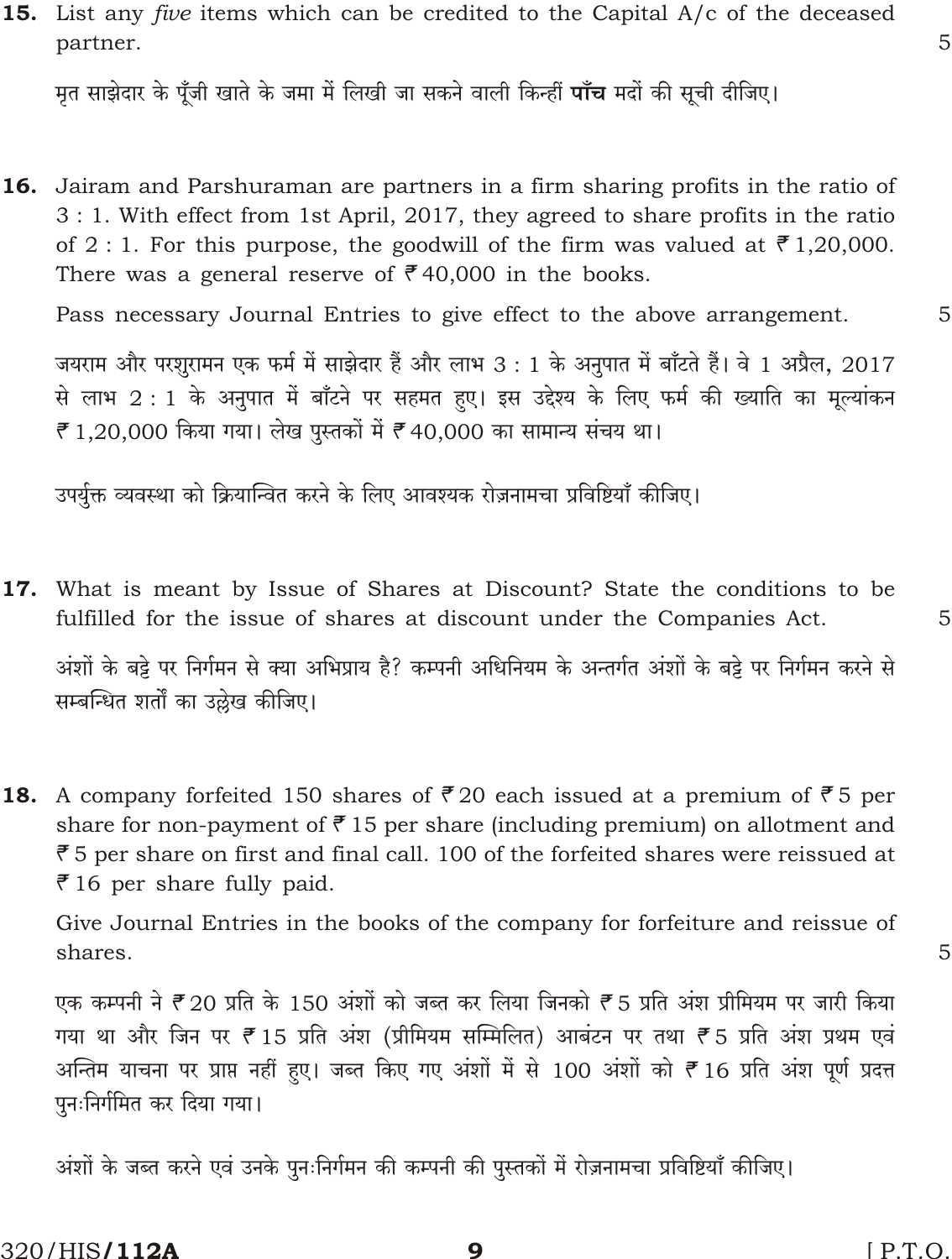**19.** A company issued 3000, 9% debentures of ₹100 each at a discount of 10%. The debentures were to be redeemed in five annual instalments.

Calculate the amount of discount on Issue of Debentures to be written off each year and prepare Discount on Issue of Debentures A/c for first two years. एक कम्पनी ने ₹100 प्रति के 3000, 9% ऋणपत्र 10% बड़े पर जारी किए। ऋणपत्रों का शोधन पाँच वार्षिक किश्तों में किया जाना था।

6

6

प्रतिवर्ष अपलिखित की जाने वाली ऋणपत्र निर्गमन पर बड़ा राशि की गणना कीजिए और प्रथम दो वर्षों का ऋणपत्र निर्गमन पर बड़ा खाता बनाइए।

20. Kishor Construction Ltd. offered to public for subscription 10000 shares of ₹100 each at a premium of ₹15 per share. The amount was payable as follows:

On application— $\bar{z}$  20 per share

On allotment— $\bar{z}$  55 per share (including premium)

On first call— $\bar{e}$  20 per share

On final call— $\bar{e}$  20 per share

Applications were received for 15000 shares. Shares were allotted to all the applicants on pro rata basis. Mota Bhai, who was allotted 800 shares, did not pay the allotment money. On his subsequent failure to pay the first call his shares were forfeited. Remaining first call money was duly received. Final call was not made.

Pass Journal Entries for the above transactions in the books of the company.

किशोर कन्स्ट्रक्शन लि० ने ₹100 प्रति के 10000 अंश ₹15 प्रति अंश प्रीमियम पर अभिदान हेतू जनसाधारण को प्रस्तावित किए। राशि का भुगतान निम्न प्रकार से किया जाना था :

आवेदन पर- ? 20 प्रति अंश आबंटन पर- हैं 55 प्रति अंश (प्रीमियम सम्मिलित) प्रथम याचना पर—₹ 20 प्रति अंश अन्तिम याचना पर—₹ 20 प्रति अंश

15000 अंशों के लिए आवेदन प्राप्त हुए। सभी आवेदकों को अंशों का आबंटन आनुपातिक आधार पर किया गया। मोटा भाई, जिसको 800 अंश आबंटित किए गये थे, ने आबंटन राशि का भुगतान नहीं किया। आगे प्रथम याचना राशि के भी भुगतान नहीं करने पर उसके अंशों को जब्त कर लिया गया। शेष प्रथम याचना राशि यथावत् प्राप्त हो गई। अन्तिम याचना नहीं माँगी गई।

उपर्युक्त लेनदेनों की कम्पनी की पुस्तकों में रोज़नामचा प्रविष्टियाँ कीजिए।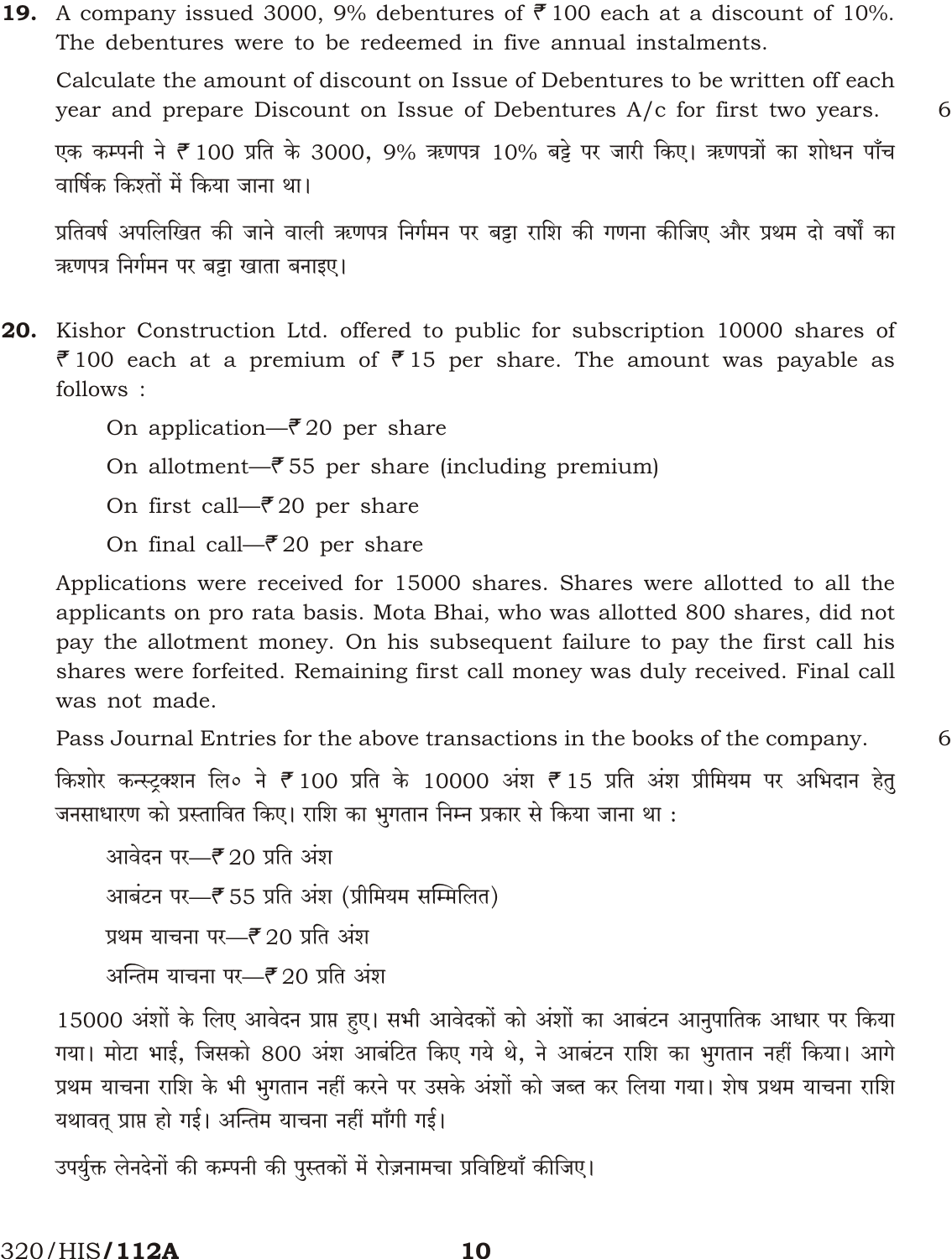21. From the following Trial Balance of Chinmay & Son as on 31st March, 2017, prepare Trading and Profit & Loss A/c for the year ended on 31st March, 2017 and Balance Sheet as on that date : 10

| Name of $A/c$       | Dr. Balance<br>₹ | Cr. Balance<br>₹ |
|---------------------|------------------|------------------|
| Stock (01.04.2016)  | 20,000           |                  |
| Purchases           | 75,000           |                  |
| Sales               |                  | 1,35,000         |
| Capital             |                  | 80,000           |
| Sundry Debtors      | 32,000           |                  |
| Carriage Inward     | 2,500            |                  |
| Office Rent         | 4,000            |                  |
| Wages               | 6,000            |                  |
| <b>Salaries</b>     | 8,500            |                  |
| Commission Received |                  | 3,000            |
| <b>Bad Debts</b>    | 1,500            |                  |
| Plant and Machinery | 40,000           |                  |
| Creditors           |                  | 24,000           |
| Insurance Premium   | 3,500            |                  |
| Office Computers    | 25,000           |                  |
| Cash at Bank        | 24,000           |                  |
|                     | 2,42,000         | 2,42,000         |

*Trial Balance of Chinmay & Son as on 31st March, 2017*

*Adjustments* :

- *(i)* Stock on 31st March, 2017 was valued at  $\bar{\mathbf{r}}$  38,000
- *(ii)* Wages outstanding were  $\bar{\mathcal{F}}$  1,500
- *(iii)* Insurance prepaid was  $\bar{F}$  700, Commission received in advance was  $\bar{F}$  500
- *(iv)* Make a provision for Bad and Doubtful Debts @ 5% on Sundry Debtors
- *(v)* Depreciate Plant and Machinery @ 10% and Computers @ 20%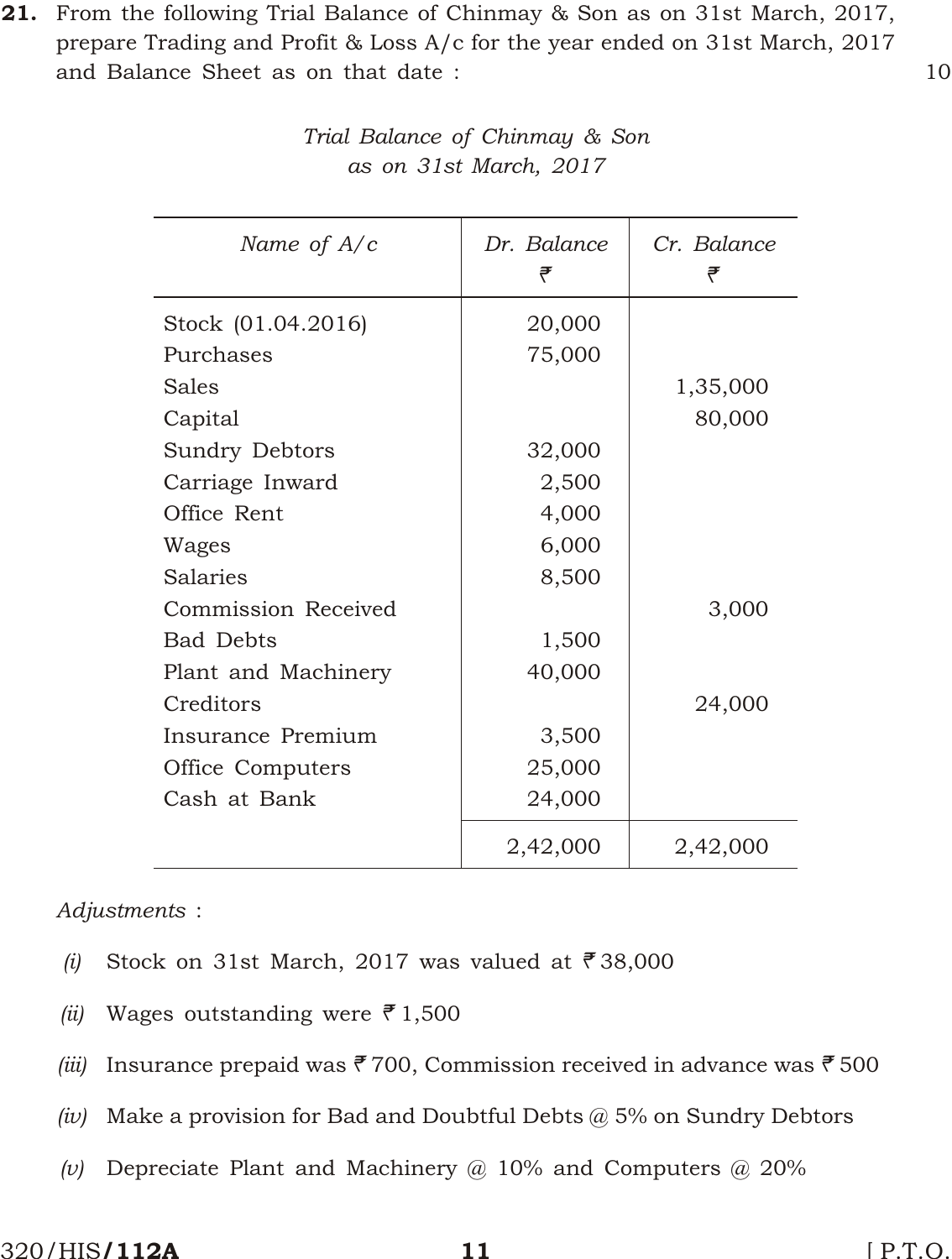चिन्मय ऐन्ड सन के 31 मार्च, 2017 के नीचे दिए गए तलपट से 31 मार्च, 2017 को समाप्त वर्ष के लिए व्यापार एवं लाभ-हानि खाता और उसी तिथि को स्थिति-विवरण भी बनाइए:

| खाते का नाम        | नाम शेष<br>₹ | जमा शेष<br>₹ |
|--------------------|--------------|--------------|
| स्टॉक (01.04.2016) | 20,000       |              |
| क्रय               | 75,000       |              |
| विक्रय             |              | 1,35,000     |
| पूँजी              |              | 80,000       |
| विभिन्न देनदार     | 32,000       |              |
| भाड़ा आगम          | 2,500        |              |
| कार्यालय किराया    | 4,000        |              |
| मजदूरी             | 6,000        |              |
| वेतन               | 8,500        |              |
| कमीशन प्राप्त हुआ  |              | 3,000        |
| डूबत ऋण            | 1,500        |              |
| संयंत्र एवं मशीनरी | 40,000       |              |
| लेनदार             |              | 24,000       |
| बीमा प्रीमियम      | 3,500        |              |
| कार्यालय कम्प्यूटर | 25,000       |              |
| बैंक में रोकड      | 24,000       |              |
|                    | 2,42,000     | 2,42,000     |

चिन्मय ऐन्ड सन का तलपट 31 मार्च, 2017 को

समायोजनाएँ :

- 31 मार्च, 2017 को स्टॉक का मूल्य ₹38,000 था  $(i)$
- अदत्त मजदूरी *₹* 1,500 थी  $(ii)$
- (iii) पूर्वदत्त बीमा ₹ 700 था तथा अग्रिम प्राप्त कमीशन ₹ 500 था
- (iv) विभिन्न देनदारों पर 5% की दर से डूबत एवं संदिग्ध ऋणों के लिए प्रावधान करना है
- (v) संयंत्र एवं मशीनरी पर 10% की दर से तथा कम्प्यूटर पर 20% की दर से ह्रास लगाना है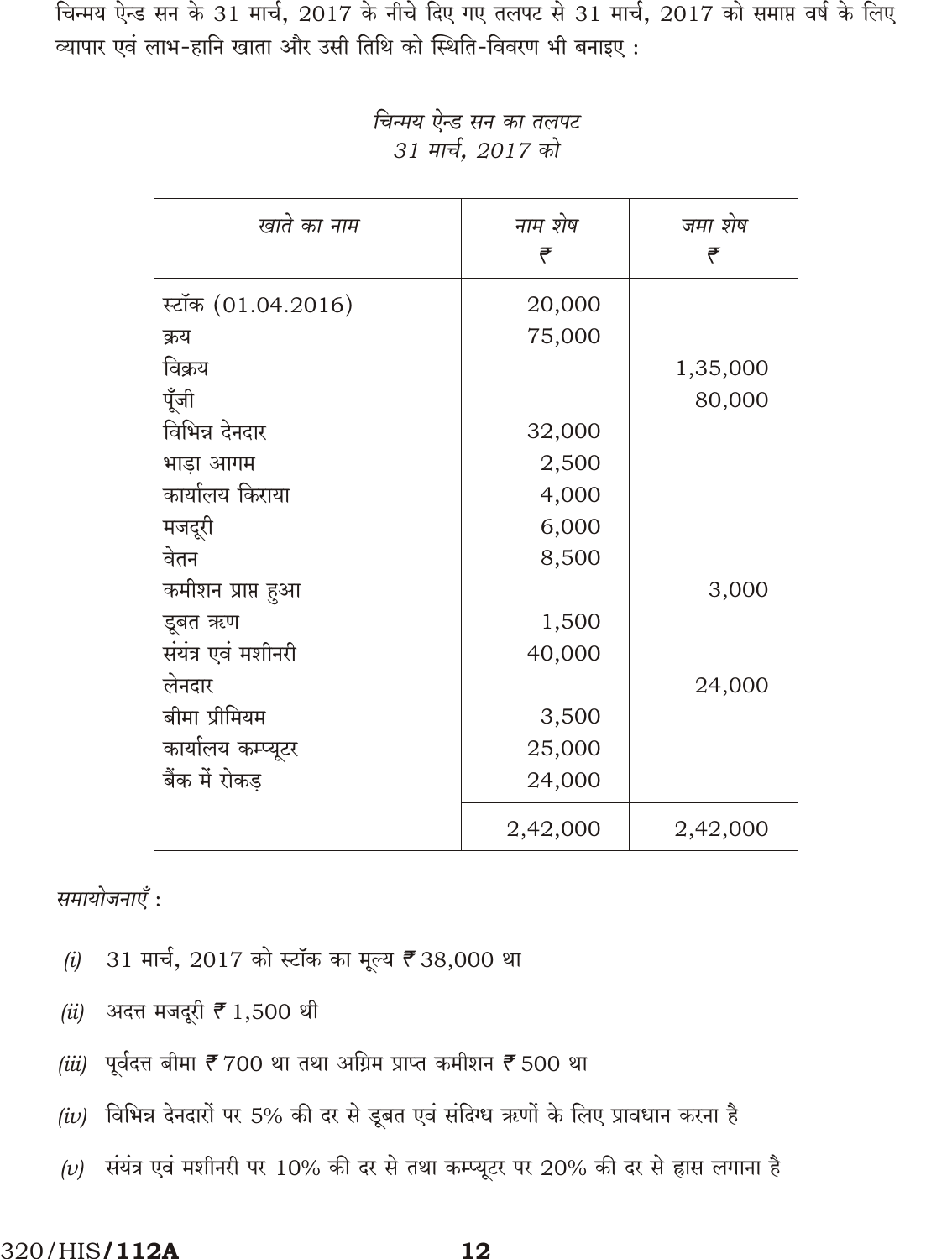### **OR** / अथवा

From the following Receipts & Payments A/c of Five-star Sports Club (Regd.) and the additional information, prepare Income & Expenditure A/c for the year ended on 31st March, 2017 and a Balance Sheet as on that date : 10

| Dr.                    |        |             |                         | Cr.         |
|------------------------|--------|-------------|-------------------------|-------------|
| Receipts               |        | Amount<br>₹ | Payments                | Amount<br>₹ |
| Cash in Hand b/d       |        | 24,000      | Honorarium              | 8,500       |
| Subscriptions:         |        |             | Rent of Ground          | 9,000       |
| $2015 - 16$            | 800    |             | Sports Material         | 10,000      |
| 2016-17                | 17,500 |             | Refreshment             | 4,000       |
| $2017 - 18$            | 1,200  | 19,500      | Expenses on Participa-  |             |
| <b>Entrance Fees</b>   |        | 700         | tion in Tournaments     | 6,000       |
| Sale of Condemned      |        |             | Conveyance Charges      | 3,500       |
| Sports Material        |        | 1,200       | Telephone Expenses      | 1,500       |
| Fees from Participants |        | 4,500       | Salary and Wages of     |             |
| Government Grant       |        | 30,000      | Helping Staff           | 3,200       |
|                        |        |             | Fixed Deposit with Bank | 20,000      |
|                        |        |             | Cash in Hand c/d        | 14,200      |
|                        |        | 79,900      |                         | 79,900      |

*Re ceipts & Payments A/c of Five-star Sports Club (Regd.) for the year ended on 31st March, 2017*

*Additional Information* :

- *(i)* Subscription outstanding on 31st March, 2017 was  $\bar{e}$  1,500
- *(ii)* On 1st April, 2016, the club had Furniture— $\bar{e}$  14,000; Television— ₹20,000 and Sports Material—₹8,000
- *(iii)* Depreciate Furniture by 15%
- *(iv)* Sports Material on 31st March, 2017 was valued at  $\overline{5}5,000$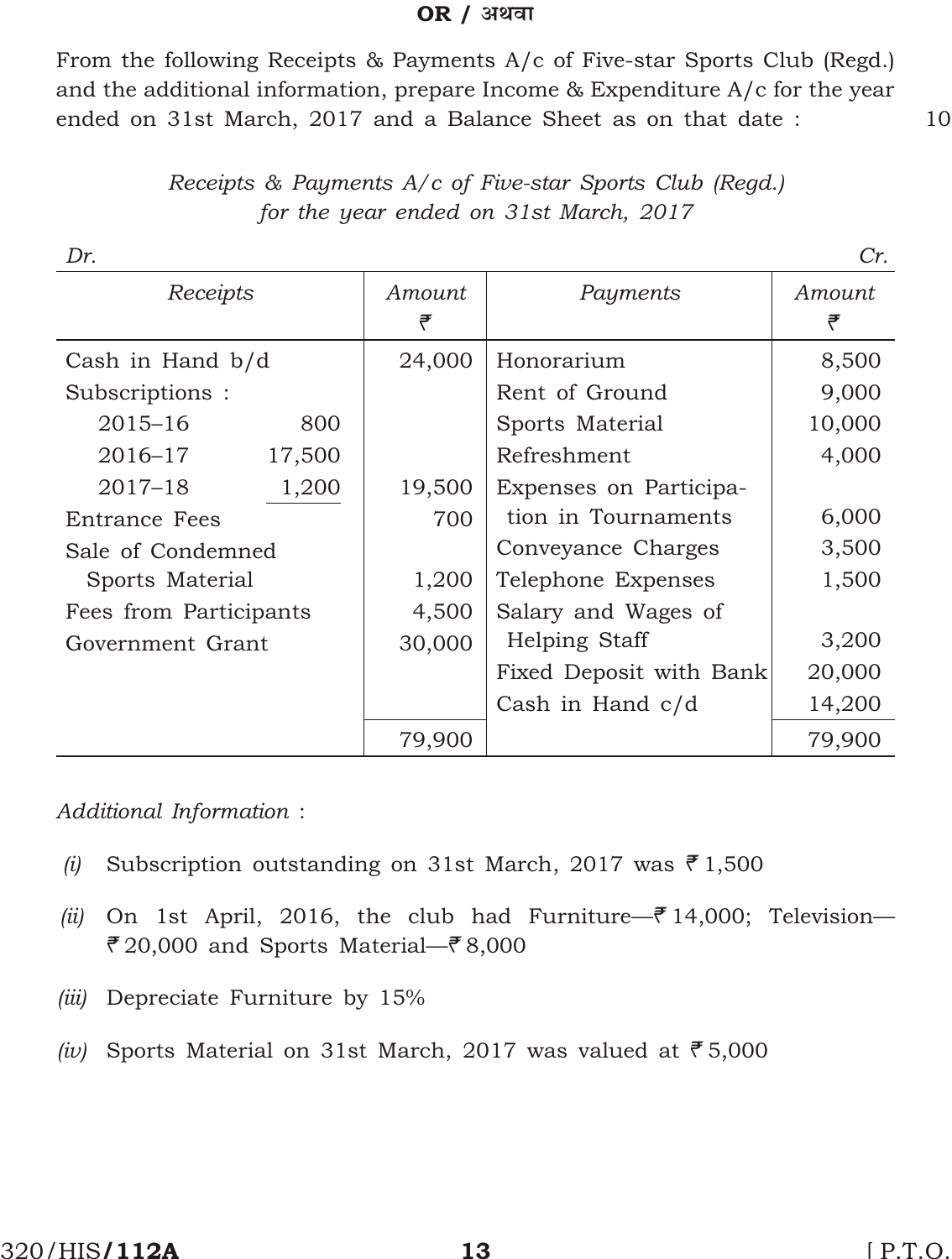फाइव स्टार स्पोर्टस् क्लब (पंजीकृत) के नीचे दिए गए प्राप्ति एवं भुगतान खाता तथा अतिरिक्त सूचना से 31 मार्च, 2017 को समाप्त वर्ष के लिए आय एवं व्यय खाता बनाइए तथा उसी तिथि को स्थिति-विवरण बनाइए:

| Dr.                             |        |        |                                  | Cr.    |
|---------------------------------|--------|--------|----------------------------------|--------|
| प्राप्तियाँ                     |        | राशि   | भुगतान                           | राशि   |
|                                 |        | ₹      |                                  | ₹      |
| हस्तस्थ रोकड़ आ॰ ला॰            |        | 24,000 | मानदेय                           | 8,500  |
| चन्दा :                         |        |        | मैदान का किराया                  | 9,000  |
| $2015 - 16$                     | 800    |        | खेल का सामान                     | 10,000 |
| $2016 - 17$                     | 17,500 |        | जलपान                            | 4,000  |
| $2017 - 18$                     | 1,200  | 19,500 | टूर्नामेन्ट में भाग लेने पर व्यय | 6,000  |
| प्रवेश शूल्क                    |        | 700    | परिवहन व्यय                      | 3,500  |
| अनुपयोगी खेल के सामान का विक्रय |        | 1,200  | टेलीफोन व्यय                     | 1,500  |
| प्रतिभागियों से फीस             |        | 4,500  | सहायक कर्मचारियों का             |        |
| सरकारी अनुदान                   |        | 30,000 | वेतन एवं मजदूरी                  | 3,200  |
|                                 |        |        | बैंक में स्थायी जमा              | 20,000 |
|                                 |        |        | हस्तस्थ रोकड आ॰ लें॰             | 14,200 |
|                                 |        | 79,900 |                                  | 79,900 |

फाइव स्टार स्पोर्टस् क्लब (पंजीकृत) का प्राप्ति एवं भुगतान खाता 31 मार्च, 2017 को समाप्त वर्ष के लिए

अतिरिक्त सूचनाएँ :

- 31 मार्च, 2017 को अदत्त चन्दा—₹ 1,500 था  $(i)$
- 1 अप्रैल, 2016 को क्लब के पास फर्नीचर- ₹14,000; टेलीविजन- ₹20,000 तथा खेल का  $(ii)$ सामान- ₹8,000 था
- (iii) फर्नीचर पर ह्रास 15% लगाना है
- (iv) 31 मार्च, 2017 को खेल सामान का मूल्य ₹5,000 आँका गया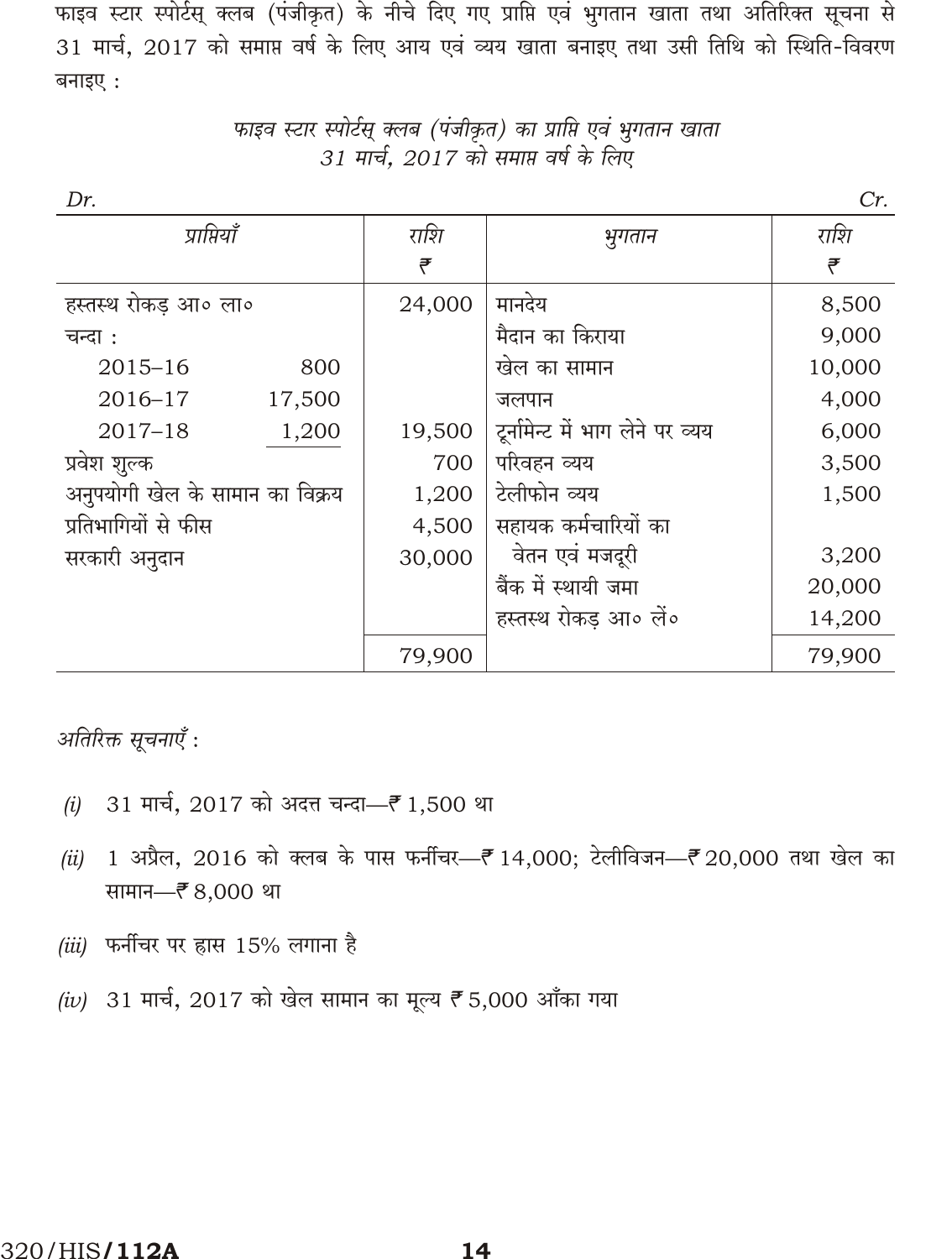22. Following is the Balance Sheet of Anushka and Alia as on 31st March, 2017:

| Liabilities             | Amount<br>₹ | Assets                | Amount<br>₹ |
|-------------------------|-------------|-----------------------|-------------|
| <b>Sundry Creditors</b> | 35,000      | Bank                  | 28,000      |
| General Reserve         | 40,000      | <b>Sundry Debtors</b> | 40,000      |
| Capitals :              |             | Stock                 | 32,000      |
| Anushka                 | 80,000      | Investment            | 20,000      |
| Alia                    | 65,000      | Plant and Machinery   | 40,000      |
|                         |             | Furniture             | 24,000      |
|                         |             | Office Computers      | 36,000      |
|                         | 2,20,000    |                       | 2,20,000    |

*Bal ance Sheet of Anushka and Alia as on 31st March, 2017*

Anushka and Alia were sharing profits and losses in the ratio of 3 : 2. On 1st April, 2017, they admitted Huma as a partner for  $\frac{1}{5}$ th share in profits, which she acquired from Anushka. Various other adjustments were as follows :

- *(i)* Huma was to bring  $\overline{5}50,000$  as Capital and  $\overline{5}20,000$  as her share of Goodwill premium
- *(ii)* Create a Reserve for Bad Debts on Sundry Debtors @ 5%
- *(iii)* Stock was to be valued at  $\overline{e}$  40,000 and Investment at  $\overline{e}$  25,000
- *(iv)* Depreciate Plant and Machinery by 15% and Furniture by  $\bar{f}$  1,000

Prepare Revaluation A/c, Partners' Capital A/cs and Balance Sheet of the reconstituted firm. 10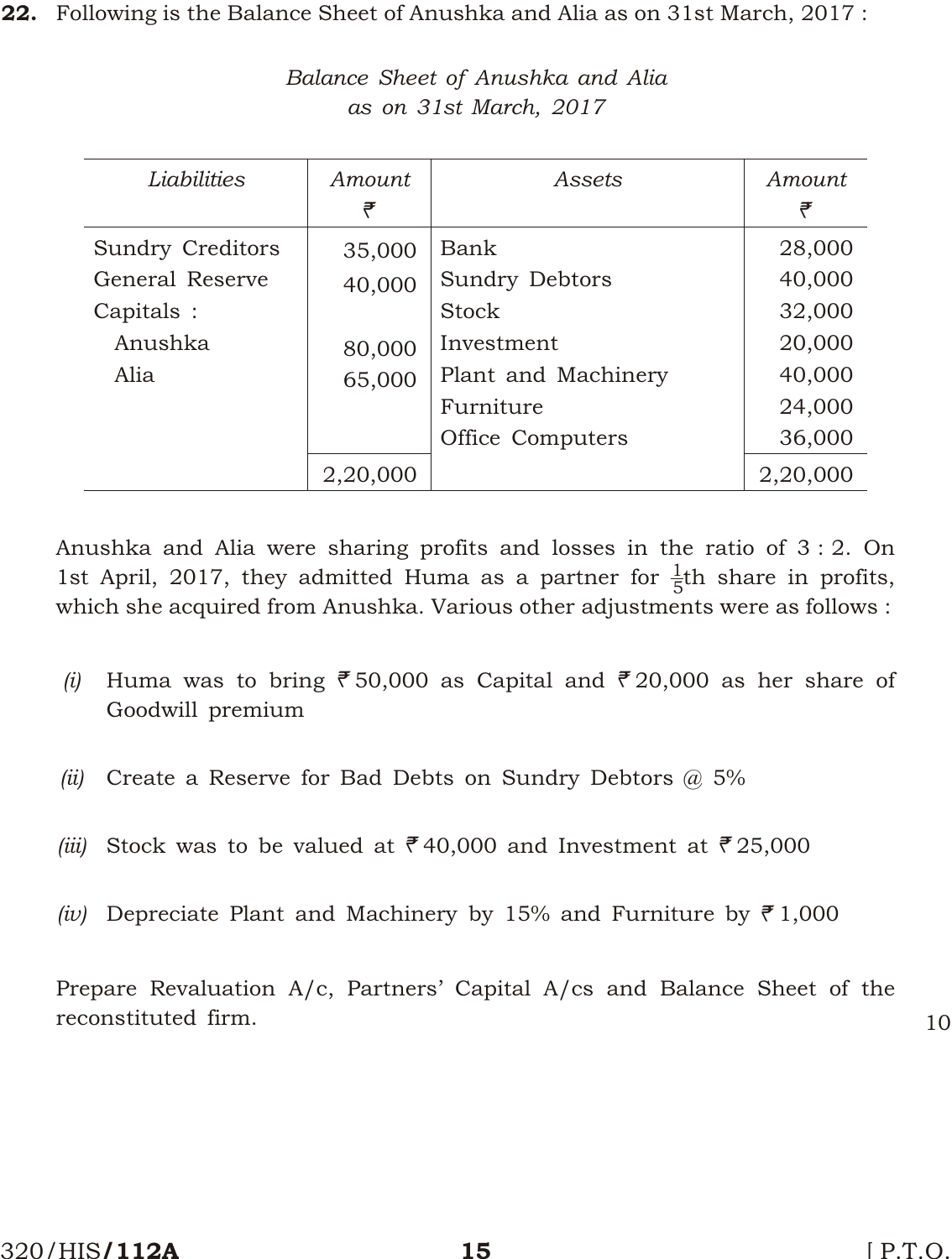नीचे अनुष्का और आलिया का 31 मार्च, 2017 का स्थिति-विवरण दिया है:

| देयताएँ        | राशि     | सम्पत्तियाँ        | राशि     |
|----------------|----------|--------------------|----------|
|                | ₹        |                    | ₹        |
| विभिन्न लेनदार | 35,000   | बैंक               | 28,000   |
| सामान्य सचय    | 40,000   | विभिन्न देनदार     | 40,000   |
| पूँजी :        |          | स्टॉक              | 32,000   |
| अनुष्का        | 80,000   | विनियोग            | 20,000   |
| आलिया          | 65,000   | संयंत्र एवं मशीनरी | 40,000   |
|                |          | फर्नीचर            | 24,000   |
|                |          | कार्यालय कम्प्यूटर | 36,000   |
|                | 2,20,000 |                    | 2,20,000 |

अनुष्का और आलिया का स्थिति-विवरण 31 मार्च, 2017 को

अनुष्का और आलिया लाभ-हानि का बँटवारा 3 : 2 के अनुपात में करती थीं। 1 अप्रैल, 2017 को उन्होंने हुमा को लाभ में  $\frac{1}{5}$  भाग के लिए साझेदार बनाया, जिसे उसने अनुष्का से प्राप्त किया। अन्य समायोजनाएँ निम्न थे :

- हुमा ₹ 50,000 पूँजी के तथा ₹ 20,000 अपने भाग की ख्याति प्रीमियम के लाएगी  $(i)$
- विभिन्न देनदारों पर 5% का डूबत ऋणों के लिए प्रावधान करना है  $(ii)$
- *(iii)* स्टॉक का मूल्यांकन ₹ 40,000 तथा विनियोग का ₹ 25,000 करना है
- (iv) संयंत्र एवं मशीनरी पर 15% का ह्रास तथा फर्नीचर पर ₹1,000 का ह्रास लगाना है

पुनर्मूल्यांकन खाता, साझेदारों के खाते तथा पुनर्गठित फर्म का स्थिति-विवरण बनाइए।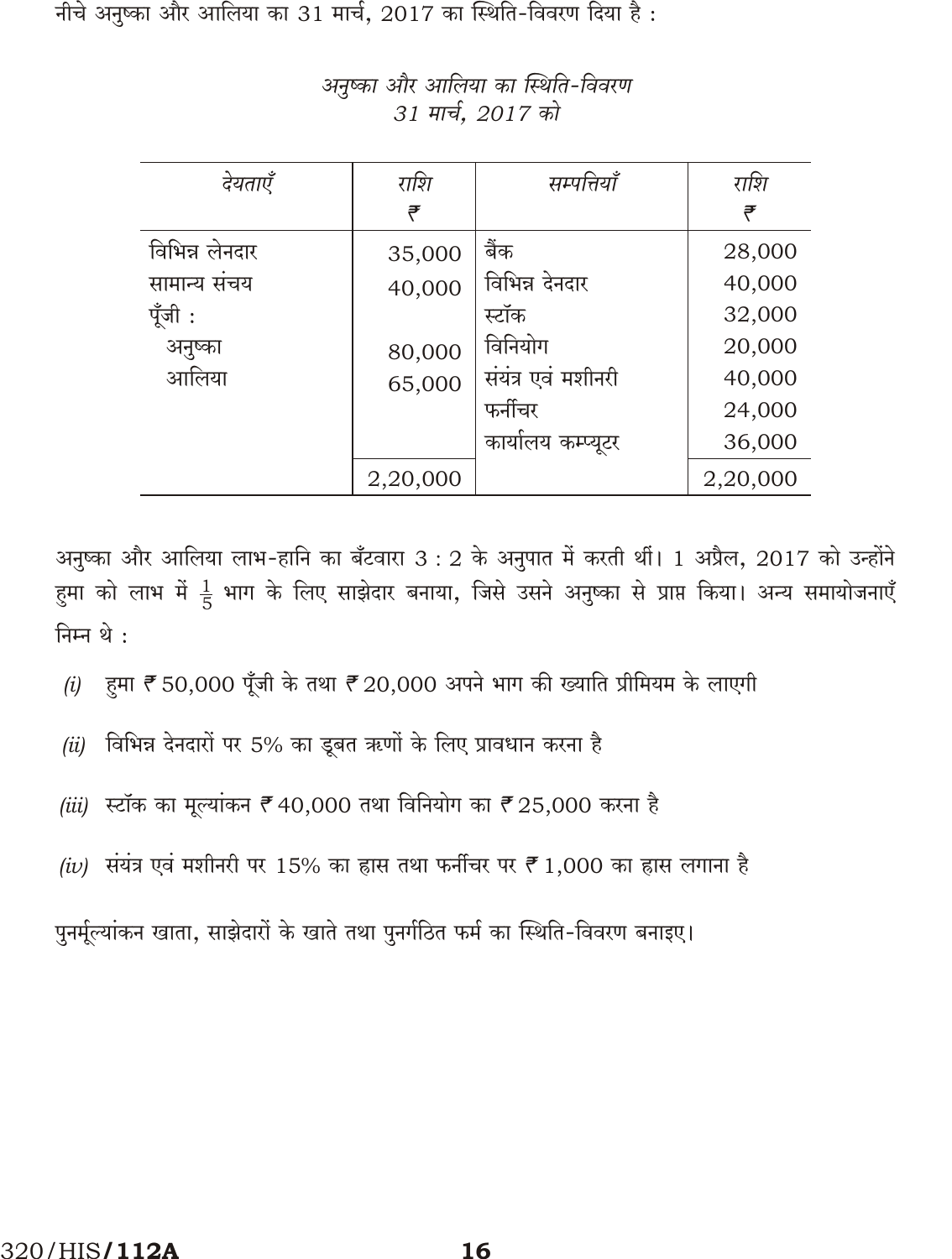### **OR** / अथवा

Amar and Anurag were partners in a firm sharing profits in the ratio of 2 : 1. Their Balance Sheet as on 31st March, 2017 was as follows :

| Balance Sheet of Amar and Anurag |
|----------------------------------|
| as on 31st March, 2017           |

| Liabilities                 | Amount<br>₹ | Assets                 | Amount<br>₹ |
|-----------------------------|-------------|------------------------|-------------|
| <b>Bills Payable</b>        | 16,000      | Cash                   | 32,000      |
| <b>Sundry Creditors</b>     | 42,000      | Debtors<br>44,000      |             |
| Amar's Friend's Loan        | 40,000      | Less : Provision       |             |
| <b>Outstanding Expenses</b> | 2,000       | 2,000<br>for Bad Debts | 42,000      |
| General Reserve             | 35,000      | Stock                  | 40,000      |
| Capitals :                  |             | Investment             | 28,000      |
| Amar                        | 75,000      | Furniture              | 18,000      |
| Anurag                      | 45,000      | Land and Building      | 65,000      |
|                             |             | Computers              | 30,000      |
|                             | 2,55,000    |                        | 2,55,000    |

On the above date, they decided to dissolve the firm :

*(i)* Assets realized were as follows :

|                   | ₹      |              |
|-------------------|--------|--------------|
| Debtors           | 40,000 |              |
| Stock             | 45,000 |              |
| Land and Building |        | 5,000 (more) |
| Investment        | 34,000 |              |
| Furniture         | 12,000 |              |
| Computers         | 24,000 |              |

- *(ii)* Bills Payable were settled at  $\overline{e}$  15,200 and Creditors at 10% discount
- *(iii)* Outstanding Expenses were paid in full
- *(iv)* Amar agreed to pay off his friend's loan
- *(v)* Realization expenses amounted to  $\bar{\mathcal{F}}$  2,100

Prepare Realization A/c, Partners' Capital A/cs and Bank A/c. 10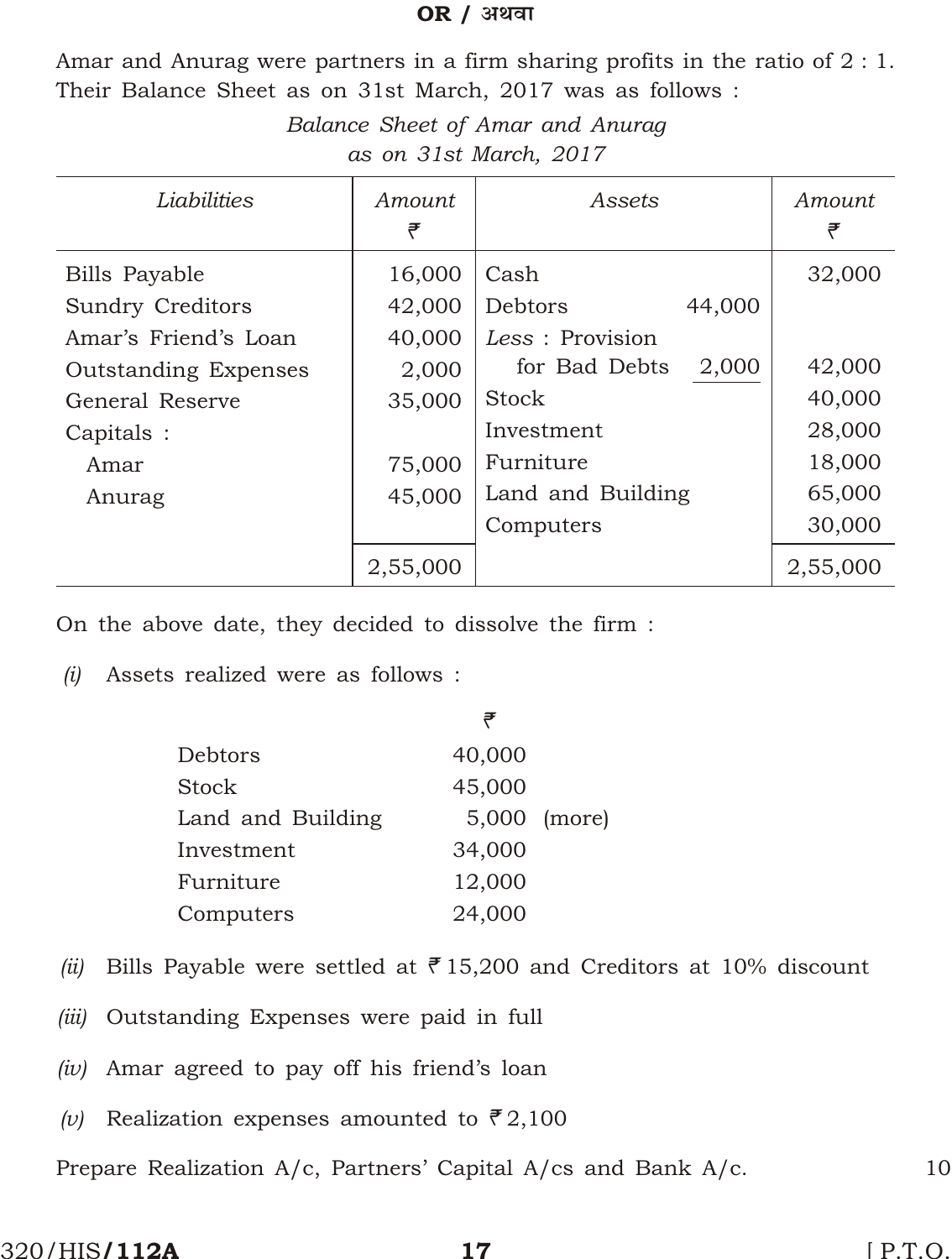अमर और अनुराग एक फर्म में साझेदार थे तथा लाभ का बँटवारा 2 : 1 के अनुपात में करते थे। 31 मार्च,  $2017$  को उनका स्थिति-विवरण निम्न था:

| देयताएँ            | राशि     | सम्पत्तियाँ               | राशि     |
|--------------------|----------|---------------------------|----------|
|                    | ₹        |                           | ₹        |
| देय विपत्र         | 16,000   | रोकड                      | 32,000   |
| विभिन्न लेनदार     | 42,000   | देनदार<br>44,000          |          |
| अमर के मित्र का ऋण | 40,000   | <i>घटा</i> : डूबत ऋणों के |          |
| अदत्त व्यय         | 2,000    | लिए प्रावधान<br>2,000     | 42,000   |
| सामान्य सचय        | 35,000   | स्टॉक                     | 40,000   |
| पूँजी :            |          | विनियोग                   | 28,000   |
| अमर                | 75,000   | फर्नीचर                   | 18,000   |
| अनुराग             | 45,000   | भूमि एवं भवन              | 65,000   |
|                    |          | कम्प्यूटर                 | 30,000   |
|                    | 2,55,000 |                           | 2,55,000 |

अमर और अनुराग का स्थिति-विवरण 31 मार्च, 2017 को

उपर्युक्त तिथि को उन्होंने फर्म के समापन का निर्णय लिया :

 $(i)$  सम्पत्तियों से वसूली इस प्रकार से थी:

|              | ₹      |              |
|--------------|--------|--------------|
| देनदार       | 40,000 |              |
| स्टॉक        | 45,000 |              |
| भूमि एवं भवन |        | 5,000 (अधिक) |
| विनियोग      | 34,000 |              |
| फर्नीचर      | 12,000 |              |
| कम्प्यूटर    | 24,000 |              |
|              |        |              |

- (ii) देय विपत्रों का ₹15,200 में तथा लेनदारों का 10% बट्टे पर निपटान किया गया
- (iii) अदत्त व्ययों का पूरा भुगतान किया
- (iv) अमर अपने मित्र के ऋण का भुगतान करने के लिए सहमत हुआ
- (v) वसूली व्यय ₹ 2,100 थे

वसूली खाता, साझेदारों के पूँजी खाते तथा बैंक खाता बनाइए।

#### 320/HIS/112A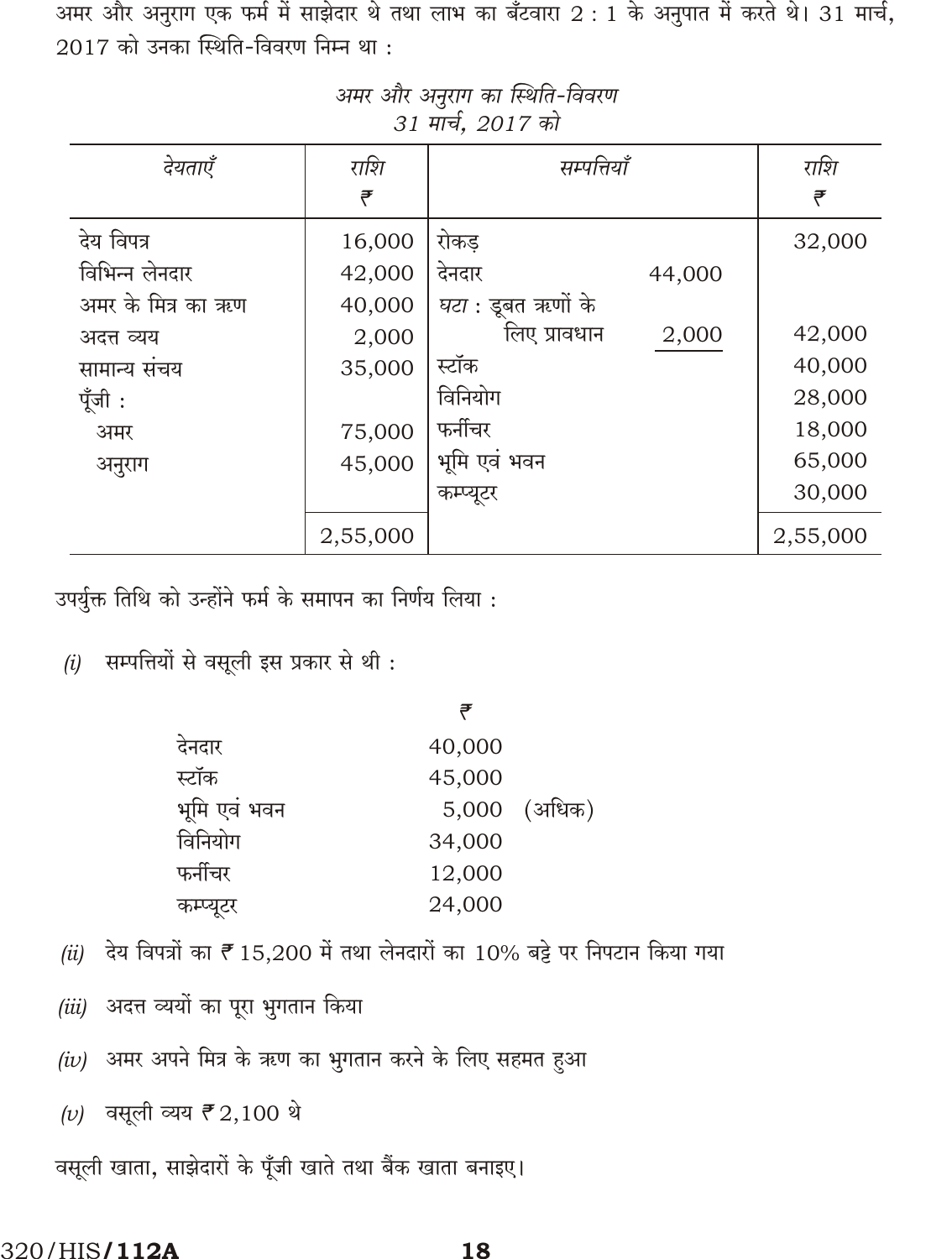### **SECTION-B**

### खण्ड-ब

## OPTION-I

## विकल्प–ा

## (Analysis of Financial Statements) (वित्तीय विवरणों का विश्लेषण)

23. The ideal Current Ratio of a company is

- $(A)$  $1:1$
- $(B) 2 : 1$
- $(C) 3:2$
- $(D) 1: 2$ (Choose the correct option)  $\mathbf{1}$

एक कम्पनी का आदर्श चालू अनुपात है

- $1:1$  $(A)$
- $(B) 2 : 1$
- $(C) 3:2$
- $(D) 1: 2$

(सही विकल्प चुनिए)

- 24. Why are the following parties interested in the analysis of financial statements? Explain :
	- Investors  $(a)$
	- $(b)$  Management

निम्नलिखित पक्ष वित्तीय विवरणों के विश्लेषण में क्यों रुचि रखते हैं? व्याख्या कीजिए:

- (क) निवेशक
- (ख) प्रबन्धक

3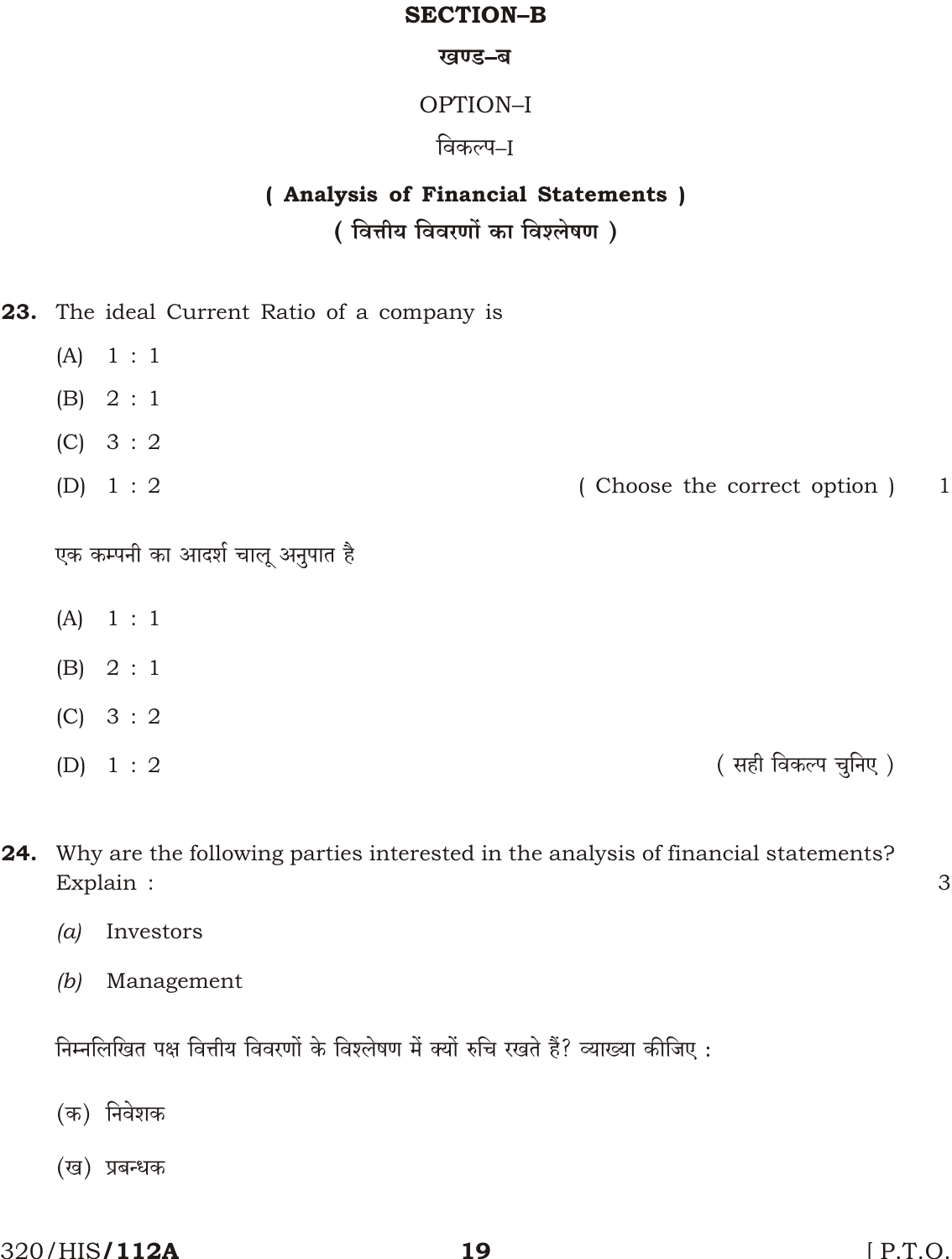25. From the following Balance Sheets of M. B. Electronics Ltd as on 31st March, 2016 and 31st March, 2017, prepare common-size Balance Sheet :

> Balance Sheets of M. B. Electronics Ltd.

5

31.03.2016 31.03.2017 Particulars **Note** No. ₹ ₹ Equity and Liabilities I. Shareholders' Funds: 1. (a) Share Capital 5,00,000 6,00,000 (b) Reserve and Surplus 60,000 80,000 2. Non-Current Liabilities : Long-term Borrowings 2,00,000 3,00,000 3. Current Liabilities : **Trade Payables** 40,000 20,000 8,00,000 10,00,000 Total  $II.$ Assets 1. Non-Current Assets : Fixed Assets-Tangible Assets 6,00,000 8,00,000 2. Current Assets : (a) Inventories 80,000 60,000 Cash and Cash Equivalents 1,20,000 1,40,000  $(b)$ Total 8,00,000 10,00,000

एम० बी० इलेक्ट्रॉनिक्स लि० के नीचे दिए गए 31 मार्च, 2016 और 31 मार्च, 2017 के स्थिति-विवरणों से समान-आकार स्थिति-विवरण बनाइए:

| $\mathbf{y}$ , and the second contract of the second contract of the second contract of the second contract of the second contract of the second contract of the second contract of the second contract of the second contract of |       |            |            |  |
|-----------------------------------------------------------------------------------------------------------------------------------------------------------------------------------------------------------------------------------|-------|------------|------------|--|
| विवरण                                                                                                                                                                                                                             | नोट   | 31.03.2016 | 31.03.2017 |  |
|                                                                                                                                                                                                                                   | सख्या |            | ₹          |  |
| समता एवं देयताएँ<br>Ι.                                                                                                                                                                                                            |       |            |            |  |
| अंशधारक निधि :                                                                                                                                                                                                                    |       |            |            |  |
| अंश पूँजी<br>(क)                                                                                                                                                                                                                  |       | 5,00,000   | 6,00,000   |  |
| (ख) संचय एवं आधिक्य                                                                                                                                                                                                               |       | 60,000     | 80,000     |  |
| 2. गैर-चालू देयताएँ:                                                                                                                                                                                                              |       |            |            |  |
| दीर्घकालीन ऋण                                                                                                                                                                                                                     |       | 2,00,000   | 3,00,000   |  |
| चालू देयताएँ :<br>3.                                                                                                                                                                                                              |       |            |            |  |
| व्यापार देय                                                                                                                                                                                                                       |       | 40,000     | 20,000     |  |
| योग<br>कल                                                                                                                                                                                                                         |       | 8,00,000   | 10,00,000  |  |

एम० बी० इलेक्टॉनिक्स लि० का स्थिति-विवरण

320/HIS**/112A**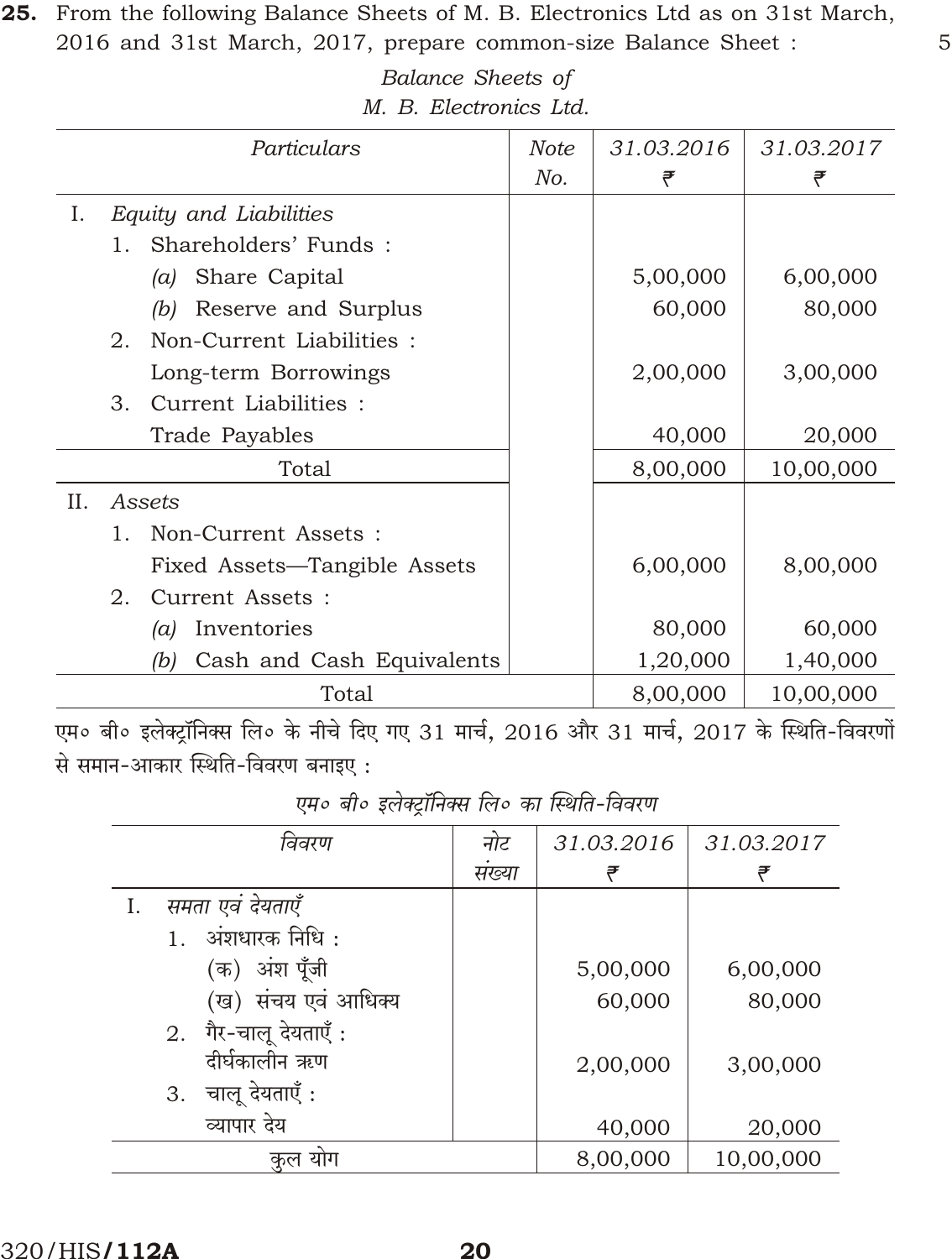|    | विवरण                                | नोट   | 31.03.2016 | 31.03.2017 |
|----|--------------------------------------|-------|------------|------------|
|    |                                      | सख्या | ₹          |            |
| Н. | सम्पत्तियाँ                          |       |            |            |
|    | 1. गैर-चालू सम्पत्तियाँ:             |       |            |            |
|    | स्थायी सम्पत्तियाँ-मूर्त सम्पत्तियाँ |       | 6,00,000   | 8,00,000   |
|    | चालू सम्पत्तियाँ :<br>2.             |       |            |            |
|    | (क) स्टॉक                            |       | 80,000     | 60,000     |
|    | (ख)  रोकड़ एवं रोकड़ तुल्य           |       | 1,20,000   | 1,40,000   |
|    | योग                                  |       | 8,00,000   | 10,00,000  |

**26.** From the following, calculate  $(a)$  proprietary ratio and  $(b)$  debt-equity ratio : 5

₹

| Equity Share Capital     | 5,00,000  |
|--------------------------|-----------|
| Preference Share Capital | 2,00,000  |
| Reserves and Surplus     | 60,000    |
| 9% Debentures            | 2,00,000  |
| Creditors                | 40,000    |
|                          | 10,00,000 |
| Fixed Assets             | 4,50,000  |
| Current Assets           | 2,50,000  |
| Investments              | 3,00,000  |
|                          | 10,00,000 |
|                          |           |

निम्न से (क) स्वामित्व अनुपात तथा (ख) ऋण-समता अनुपात की गणना कीजिए:

| समता अंश पूँजी        | 5,00,000  |
|-----------------------|-----------|
| पूर्वाधिकार अंश पूँजी | 2,00,000  |
| संचय एवं आधिक्य       | 60,000    |
| $9%$ ऋणपत्र           | 2,00,000  |
| लेनदार                | 40,000    |
|                       | 10,00,000 |
| स्थायी सम्पत्तियाँ    | 4,50,000  |
| चालू सम्पत्तियाँ      | 2,50,000  |
| विनियोग               | 3,00,000  |
|                       | 10,00,000 |
|                       |           |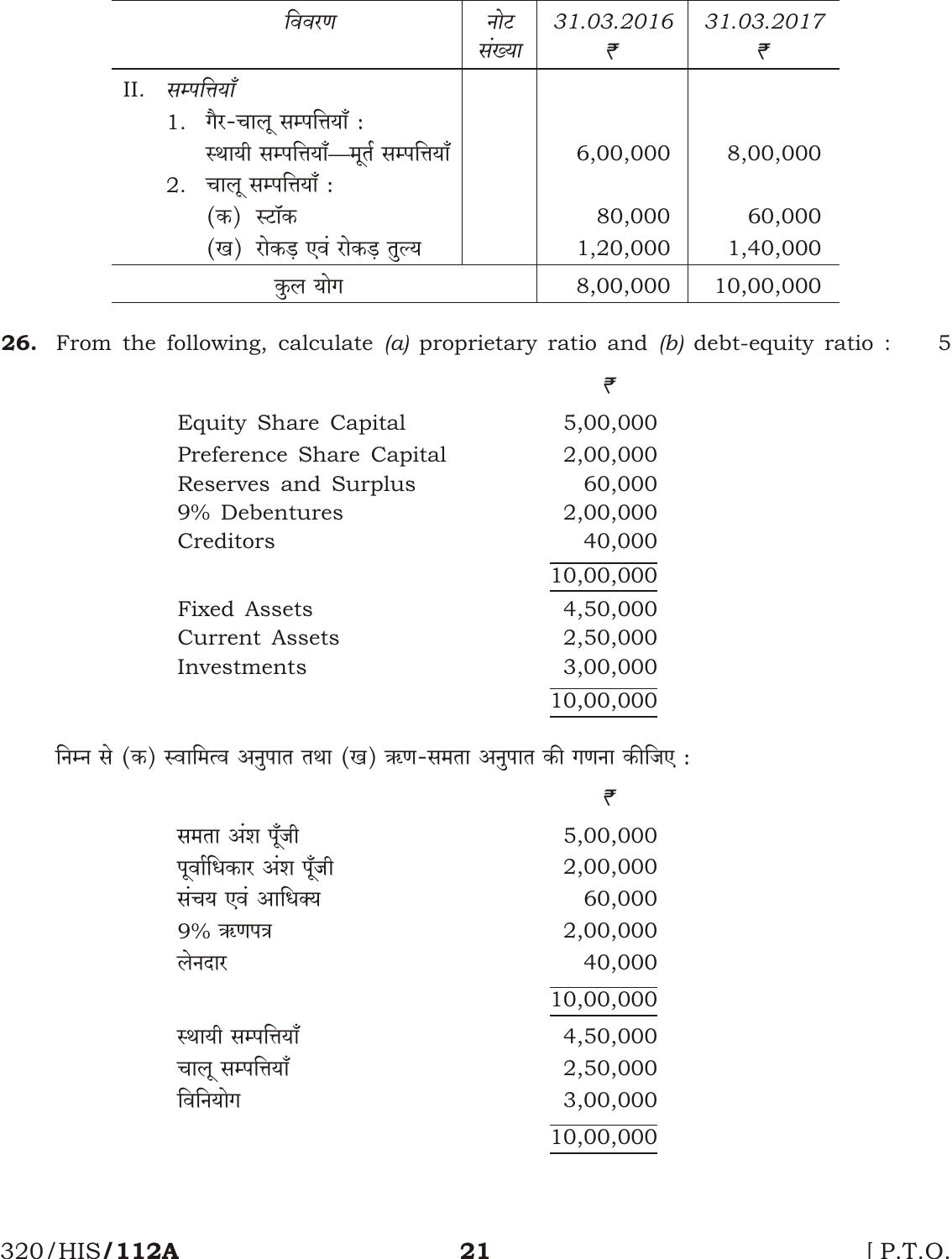27. From the following Balance Sheets of Aggarwal Road and Bridge Construction Co. Ltd. as on 31st March, 2017 and 31st March, 2016, prepare Cash Flow Statement : 6

| Balance Sheets of                              |  |  |  |  |  |
|------------------------------------------------|--|--|--|--|--|
| Aggarwal Road and Bridge Construction Co. Ltd. |  |  |  |  |  |

| Particulars                                       | Note<br>No.  | 31.03.2017<br>₹ | 31.03.2016<br>₹ |
|---------------------------------------------------|--------------|-----------------|-----------------|
| I.<br>Equity and Liabilities                      |              |                 |                 |
| Shareholders' Funds:<br>$1_{\cdot}$               |              |                 |                 |
| Share Capital<br>(a)                              |              | 5,00,000        | 4,00,000        |
| Reserve and Surplus<br>(b)                        |              |                 |                 |
| (Balance as per                                   |              |                 |                 |
| Statement of                                      |              |                 |                 |
| Profit & Loss)<br>Non-Current Liabilities :<br>2. |              | 1,75,000        | 1,00,000        |
| Long-term Borrowing-                              |              |                 |                 |
| 10% Debentures                                    |              | 1,00,000        | 1,50,000        |
| Current Liabilities :<br>3.                       |              |                 |                 |
| Trade Payable                                     |              | 75,000          | 50,000          |
| Total                                             |              | 8,50,000        | 7,00,000        |
| II.<br>Assets                                     |              |                 |                 |
| Non-Current Assets :<br>1.                        |              |                 |                 |
| Fixed Assets :                                    |              |                 |                 |
| (a) Tangible                                      | $\mathbf{1}$ | 6,30,000        | 4,00,000        |
| Intangible-Goodwill<br>(b)                        |              | 70,000          | 1,00,000        |
| Current Assets :<br>2.                            |              |                 |                 |
| Trade Receivables<br>(a)                          |              | 60,000          | 80,000          |
| Inventories<br>(b)                                |              | 40,000          | 60,000          |
| Cash and<br>(c)                                   |              |                 |                 |
| Cash Equivalents                                  |              | 50,000          | 60,000          |
| Total                                             |              | 8,50,000        | 7,00,000        |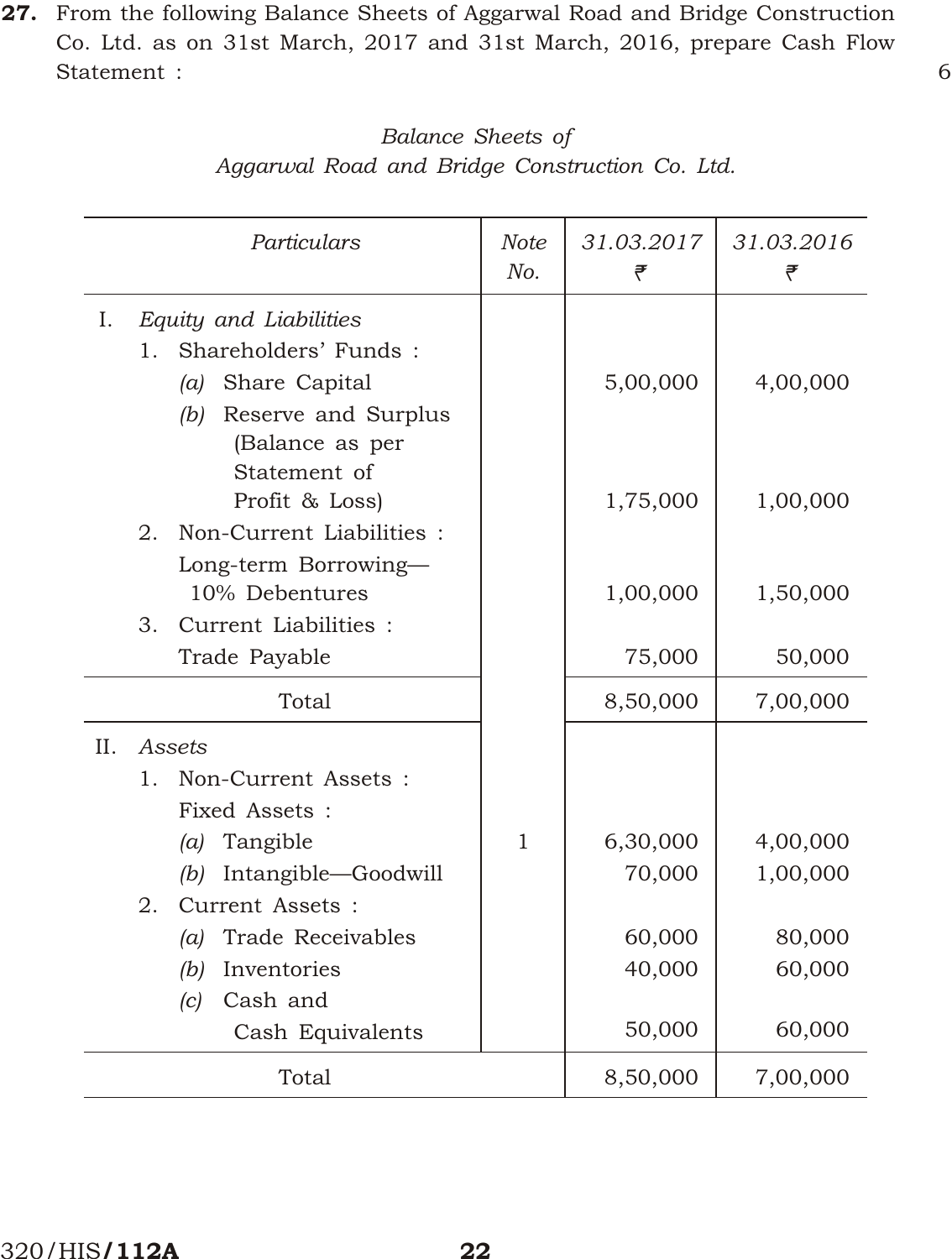Notes to  $A/cs$  :

| Particulars             | 31.03.2017 | 31.03.2016 |
|-------------------------|------------|------------|
|                         |            |            |
| Fixed Assets—Tangible : |            |            |
| Land and Building       | 3,50,000   | 2,50,000   |
| Plant and Machinery     | 2,80,000   | 1,50,000   |
|                         | 6,30,000   | 4,00,000   |

## Additional Information:

- (i) Depreciation charged on Plant and Machinery during the year was ₹40,000
- (ii) Interest paid on Debentures was  $\bar{e}$  10,000

अग्रवाल रोड ऐन्ड ब्रिज कन्स्ट्रक्शन कं० लि० के 31 मार्च, 2017 और 31 मार्च, 2016 के निम्न स्थिति-विवरणों से रोकड़-प्रवाह विवरण बनाइए:

|     | $-1$<br>विवरण                    | नोट          | 31.03.2017 | 31.03.2016 |
|-----|----------------------------------|--------------|------------|------------|
|     |                                  | संख्या       | ₹          | ₹          |
| I.  | समता एवं देयताएँ                 |              |            |            |
|     | अंशधारक निधि :<br>1.             |              |            |            |
|     | (क) अंश पूँजी                    |              | 5,00,000   | 4,00,000   |
|     | (ख) संचय एवं आधिक्य              |              |            |            |
|     | (लाभ-हानि विवरण के               |              |            |            |
|     | अनुसार शेष)                      |              | 1,75,000   | 1,00,000   |
|     | 2. गैर-चालू देयताएँ:             |              |            |            |
|     | दीर्घकालीन ऋण—                   |              |            |            |
|     | $10\%$ ऋणपत्र                    |              | 1,00,000   | 1,50,000   |
|     | 3. चालू देयताएँ:                 |              |            |            |
|     | व्यापारिक देय                    |              | 75,000     | 50,000     |
|     | कुल योग                          |              | 8,50,000   | 7,00,000   |
|     |                                  |              |            |            |
| II. | सम्पत्तियाँ                      |              |            |            |
|     | गैर-चालू सम्पत्तियाँ:<br>1.      |              |            |            |
|     | स्थायी सम्पत्तियाँ:              |              |            |            |
|     | (क) मूर्त                        | $\mathbf{1}$ | 6,30,000   | 4,00,000   |
|     | (ख) अमूर्त—ख्याति                |              | 70,000     | 1,00,000   |
|     | 2. चालू सम्पत्तियाँ :            |              |            |            |
|     | (क) व्यापारिक प्राप्तियाँ        |              | 60,000     | 80,000     |
|     | (ख) स्टॉक                        |              | 40,000     | 60,000     |
|     | रोकड़ एवं रोकड़ तुल्य<br>$(\pi)$ |              | 50,000     | 60,000     |
|     | कुल योग                          |              | 8,50,000   | 7,00,000   |

अगवाल रोड ऐन्ड बिज कन्स्टब्शन कं० लि० का स्थिति-विवरण